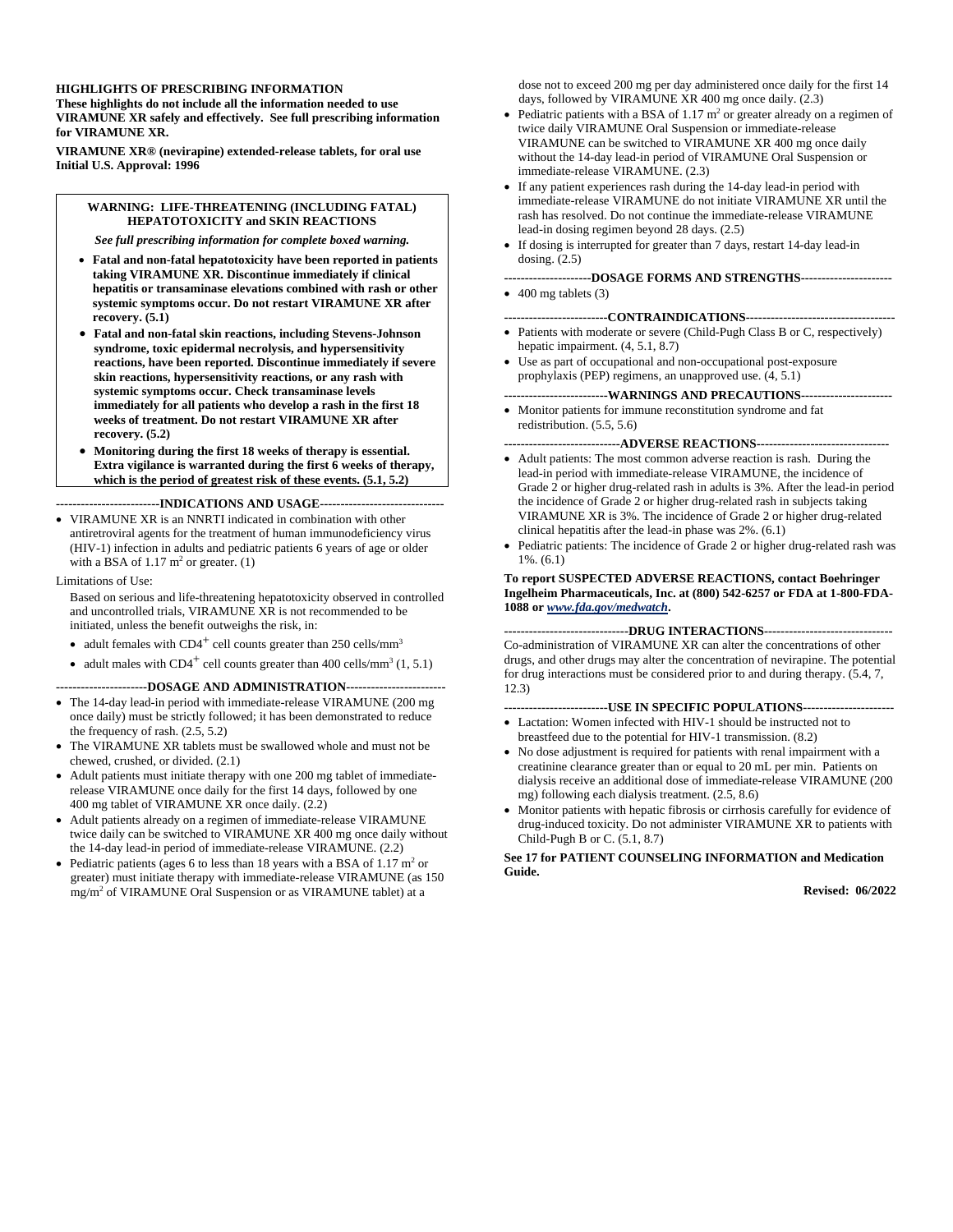### **FULL PRESCRIBING INFORMATION: CONTENTS\* WARNING: LIFE-THREATENING (INCLUDING FATAL) HEPATOTOXICITY and SKIN REACTIONS**

## **1 INDICATIONS AND USAGE**

## **2 DOSAGE AND ADMINISTRATION**

- 2.1 General Dosing Considerations<br>2.2 Adult Patients
- Adult Patients
- 2.3 Pediatric Patients
- 2.4 Monitoring of Patients
- 2.5 Dosage Adjustment

# **3 DOSAGE FORMS AND STRENGTHS**

# **4 CONTRAINDICATIONS**

## **5 WARNINGS AND PRECAUTIONS**

- 5.1 Hepatotoxicity and Hepatic Impairment
- 5.2 Skin Reactions
- 5.3 Resistance<br>5.4 Drug Intera
- 5.4 Drug Interactions
- 5.5 Immune Reconstitution Syndrome
- 5.6 Fat Redistribution

## **6 ADVERSE REACTIONS**

- 6.1 Clinical Trials Experience<br>6.2 Postmarketing Experience
- Postmarketing Experience

## **7 DRUG INTERACTIONS**

### **8 USE IN SPECIFIC POPULATIONS**

- 8.1 Pregnancy
- 8.2 Lactation<br>8.3 Females a
- Females and Males of Reproductive Potential
- 8.4 Pediatric Use<br>8.5 Geriatric Use
- Geriatric Use
- 8.6 Renal Impairment
- 8.7 Hepatic Impairment

#### **10 OVERDOSAGE**

#### **11 DESCRIPTION**

#### **12 CLINICAL PHARMACOLOGY**

- 12.1 Mechanism of Action
- 12.3 Pharmacokinetics
- 12.4 Microbiology

### **13 NONCLINICAL TOXICOLOGY**

- 13.1 Carcinogenesis, Mutagenesis, Impairment of Fertility
- 13.2 Animal Toxicology and/or Pharmacology

### **14 CLINICAL STUDIES**

**\_\_\_\_\_\_\_\_\_\_\_\_\_\_\_\_\_\_\_\_\_\_\_\_\_\_\_\_\_\_\_\_\_\_\_\_\_\_\_\_\_\_\_\_\_\_\_\_\_\_\_\_\_\_\_\_\_\_\_\_\_\_\_\_\_\_\_\_\_\_\_\_\_\_\_\_\_\_\_\_\_\_\_\_\_\_\_\_\_\_\_\_\_\_\_\_\_\_\_\_\_\_\_\_\_\_\_\_\_\_\_\_\_\_\_\_\_\_\_\_\_\_\_\_\_\_\_\_\_\_\_\_\_\_\_** 

- 14.1 Adult Patients
- 14.2 Pediatric Patients
- **16 HOW SUPPLIED/STORAGE AND HANDLING**
- **17 PATIENT COUNSELING INFORMATION**

\*Sections or subsections omitted from the full prescribing information are not listed.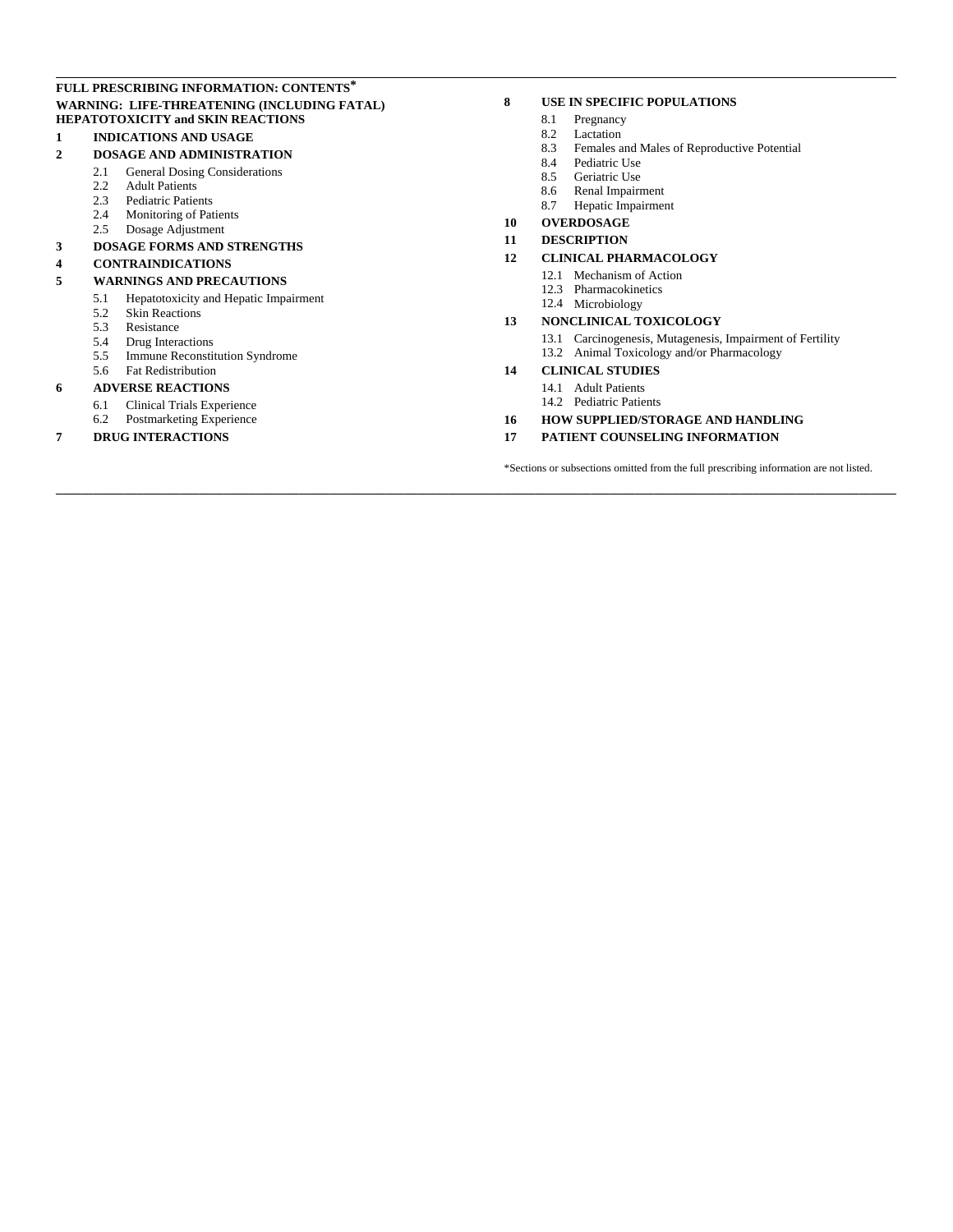### **WARNING: LIFE-THREATENING (INCLUDING FATAL) HEPATOTOXICITY and SKIN REACTIONS**

### **HEPATOTOXICITY:**

**Severe, life-threatening, and in some cases fatal hepatotoxicity, particularly in the first 18 weeks, has been reported in patients treated with nevirapine. In**  some cases, patients presented with non-specific prodromal signs or symptoms of hepatitis and progressed to hepatic failure. These events are often associated with rash. Female gender and higher CD4<sup>+</sup> cell counts at initiation of therapy place patients at increased risk; women with CD4<sup>+</sup> cell counts greater than 250 **cells/mm3 , including pregnant women receiving nevirapine in combination with other antiretrovirals for the treatment of HIV-1 infection, are at the greatest risk. However, hepatotoxicity associated with nevirapine use can occur in both genders, all CD4+ cell counts and at any time during treatment. Hepatic**  failure has also been reported in patients without HIV taking nevirapine for post-exposure prophylaxis (PEP). Use of nevirapine for occupational and non**occupational PEP is contraindicated** *[see Contraindications (4)]***. Patients with signs or symptoms of hepatitis, or with increased transaminases combined with**  rash or other systemic symptoms, must discontinue nevirapine and seek medical evaluation immediately *[see Warnings and Precautions (5.1)*].

## **SKIN REACTIONS:**

**Severe, life-threatening skin reactions, including fatal cases, have occurred in patients treated with nevirapine. These have included cases of Stevens-Johnson syndrome, toxic epidermal necrolysis, and hypersensitivity reactions characterized by rash, constitutional findings, and organ dysfunction. Patients developing signs or symptoms of severe skin reactions or hypersensitivity reactions must discontinue nevirapine and seek medical evaluation immediately. Transaminase levels should be checked immediately for all patients who develop a rash in the first 18 weeks of treatment. The 14-day lead-in period with immediate-release VIRAMUNE 200 mg daily dosing has been observed to decrease the incidence of rash and must be followed** *[see Warnings and Precautions (5.2)]***.** 

#### **MONITORING FOR HEPATOXICITY AND SKIN REACTIONS:**

Patients must be monitored intensively during the first 18 weeks of therapy with nevirapine to detect potentially life-threatening hepatotoxicity or skin **reactions. Extra vigilance is warranted during the first 6 weeks of therapy, which is the period of greatest risk of these events. Do not restart nevirapine following clinical hepatitis, or transaminase elevations combined with rash or other systemic symptoms, or following severe skin rash or hypersensitivity reactions. In some cases, hepatic injury has progressed despite discontinuation of treatment.** 

#### **1 INDICATIONS AND USAGE**

VIRAMUNE XR is indicated in combination with other antiretroviral agents for the treatment of human immunodeficiency virus (HIV-1) infection in adults and pediatric patients 6 years of age or older with a body surface area (BSA) of 1.17 m<sup>2</sup> or greater *[see Clinical Studies (14.1, 14.2)]*.

Limitations of Use:

Based on serious and life-threatening hepatotoxicity observed in controlled and uncontrolled trials, VIRAMUNE XR is not recommended to be initiated, unless the benefit outweighs the risk, in:

- adult females with CD4<sup>+</sup> cell counts greater than  $250$  cells/mm<sup>3</sup> or
- adult males with CD4<sup>+</sup> cell counts greater than 400 cells/mm<sup>3</sup> *[see Warnings and Precautions (5.1)]*.

# **2 DOSAGE AND ADMINISTRATION**

## **2.1 General Dosing Considerations**

- VIRAMUNE XR tablets must be swallowed whole and must not be chewed, crushed, or divided.
- Children should be assessed for their ability to swallow tablets before prescribing VIRAMUNE XR tablets.
- VIRAMUNE XR can be taken with or without food.

## **2.2 Adult Patients**

### *Patients not currently taking immediate-release VIRAMUNE*

Patients must initiate therapy with one 200 mg tablet of immediate-release VIRAMUNE daily for the first 14 days in combination with other antiretroviral agents. The 14-day lead-in period with VIRAMUNE 200 mg daily dosing must be strictly followed (the lead-in period has been observed to decrease the incidence of rash), followed by one 400 mg tablet of VIRAMUNE XR once daily *[see Dosage and Administration (2.5) and Warnings and Precautions (5.2)]*. If rash persists beyond the 14-day lead-in period with immediate-release VIRAMUNE, do not begin dosing with VIRAMUNE XR. The lead-in dosing with 200 mg once daily immediate-release VIRAMUNE should not be continued beyond 28 days, at which point an alternative regimen should be sought.

#### *Switching patients from immediate-release VIRAMUNE to VIRAMUNE XR*

Patients already on a regimen of immediate-release VIRAMUNE twice daily in combination with other antiretroviral agents can be switched to VIRAMUNE XR 400 mg once daily without the 14-day lead-in period. Patients already on a regimen of immediate-release VIRAMUNE twice daily who switch to VIRAMUNE XR therapy should continue with their ongoing clinical and laboratory monitoring.

### **2.3 Pediatric Patients**

VIRAMUNE XR in pediatric patients is dosed based on body surface area (BSA) calculated using the Mosteller formula. All pediatric patients must initiate therapy with immediate-release VIRAMUNE (as 150 mg/m<sup>2</sup> of VIRAMUNE Oral Suspension or as VIRAMUNE tablets), at a dose not to exceed 200 mg per day, administered once daily for the first 14 days. This lead-in period should be used because it has been demonstrated to reduce the frequency of rash. This lead-in period is not required if the patient is already on a regimen of twice daily immediate-release formulation in combination with other antiretroviral agents.

The recommended oral dose of VIRAMUNE XR for pediatric patients with a BSA of  $1.17 \text{ m}^2$  or greater is 400 mg following the lead-in period with immediate-release VIRAMUNE. The total daily dose should not exceed 400 mg for any patient.

Mosteller Formula: BSA (m<sup>2</sup>) = 
$$
\sqrt{\frac{Height (cm) \times Wt (kg)}{3600}}
$$

### **2.4 Monitoring of Patients**

Intensive clinical and laboratory monitoring, including liver enzyme tests, is essential at baseline and during the first 18 weeks of treatment with nevirapine. The optimal frequency of monitoring during this period has not been established. Some experts recommend clinical and laboratory monitoring more often than once per month, and in particular, would include monitoring of liver enzyme tests prior to beginning the 14-day lead-in period with immediate-release VIRAMUNE, prior to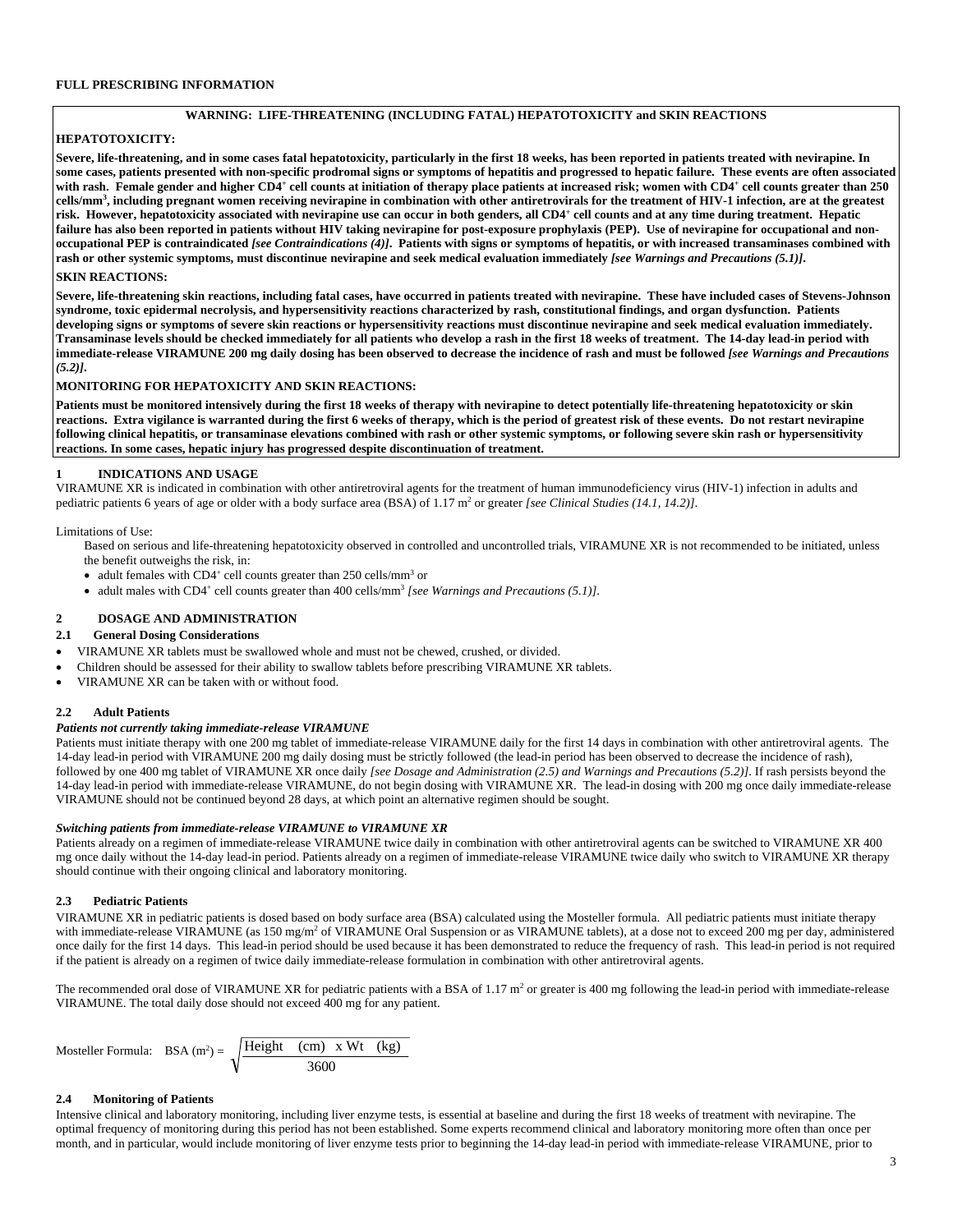initiation of VIRAMUNE XR, and at two weeks after initiation of VIRAMUNE XR therapy. After the initial 18-week period, frequent clinical and laboratory monitoring should continue throughout VIRAMUNE XR treatment *[see Warnings and Precautions (5)]*. In some cases, hepatic injury has progressed despite discontinuation of treatment.

Patients already on a regimen of immediate-release VIRAMUNE twice daily who switch to VIRAMUNE XR once daily should continue with their ongoing clinical and laboratory monitoring.

#### **2.5 Dosage Adjustment**

#### *Patients with Rash*

Discontinue nevirapine if a patient experiences severe rash or any rash accompanied by constitutional findings *[see Warnings and Precautions (5.2)]*. Do not initiate therapy with VIRAMUNE XR if a patient experiences mild to moderate rash without constitutional symptoms during the 14-day lead-in period of immediate-release VIRAMUNE until the rash has resolved *[see Warnings and Precautions (5.2)]*. The total duration of the once daily lead-in dosing period should not exceed 28 days at which point an alternative regimen should be sought.

#### *Patients with Hepatic Events*

If a clinical (symptomatic) hepatic event occurs, permanently discontinue nevirapine. Do not restart nevirapine after recovery *[see Warnings and Precautions (5.1)]*.

#### *Patients with Dose Interruption*

For patients who interrupt VIRAMUNE XR dosing for more than 7 days, restart the recommended lead-in dosing with immediate-release VIRAMUNE, using one 200 mg tablet daily for the first 14 days.

#### *Patients with Renal Impairment*

Patients with CrCl greater than or equal to 20 mL per min and not requiring dialysis do not require an adjustment in dosing. The pharmacokinetics of nevirapine have not been evaluated in patients with CrCl less than 20 mL per min. An additional 200 mg dose of immediate-release VIRAMUNE following each dialysis treatment is indicated in patients requiring dialysis. Nevirapine metabolites may accumulate in patients receiving dialysis; however, the clinical significance of this accumulation is not known *[see Clinical Pharmacology (12.3)]*. VIRAMUNE XR has not been studied in patients with renal dysfunction.

#### **3 DOSAGE FORMS AND STRENGTHS**  VIRAMUNE XR Tablets:

400 mg, yellow, oval, biconvex extended-release tablets, debossed with "V04" on one side and the Boehringer Ingelheim symbol on the other side.

### **4 CONTRAINDICATIONS**

VIRAMUNE XR is contraindicated:

- in patients with moderate or severe (Child-Pugh Class B or C, respectively) hepatic impairment *[see Warnings and Precautions (5.1) and Use in Specific Populations (8.7)]*.
- for use as part of occupational and non-occupational post-exposure prophylaxis (PEP) regimens *[see Warnings and Precautions (5.1)]*.

### **5 WARNINGS AND PRECAUTIONS**

### **5.1 Hepatotoxicity and Hepatic Impairment**

Severe, life-threatening, and in some cases fatal hepatotoxicity, including fulminant and cholestatic hepatitis, hepatic necrosis and hepatic failure, have been reported in patients treated with nevirapine.

The risk of symptomatic hepatic events regardless of severity is greatest in the first 6 weeks of therapy. The risk continued to be greater in the nevirapine groups in controlled clinical trials through 18 weeks of treatment. However, hepatic events may occur at any time during treatment. In some cases, patients presented with nonspecific, prodromal signs or symptoms of fatigue, malaise, anorexia, nausea, jaundice, liver tenderness or hepatomegaly, with or without initially abnormal serum transaminase levels. Rash was observed in approximately half of the patients with symptomatic hepatic adverse events. Fever and flu-like symptoms accompanied some of these hepatic events. Some events, particularly those with rash and other symptoms, have progressed to hepatic failure with transaminase elevation, with or without hyperbilirubinemia, hepatic encephalopathy, prolonged partial thromboplastin time, or eosinophilia. Rhabdomyolysis has been observed in some patients experiencing skin and/or liver reactions associated with nevirapine use. Hepatitis/hepatic failure may be associated with signs of hypersensitivity which can include severe rash or rash accompanied by fever, general malaise, fatigue, muscle or joint aches, blisters, oral lesions, conjunctivitis, facial edema, eosinophilia, granulocytopenia, lymphadenopathy, or renal dysfunction. Patients with signs or symptoms of hepatitis must be advised to discontinue nevirapine and immediately seek medical evaluation, which should include liver enzyme tests.

The first 18 weeks of therapy with VIRAMUNE XR are a critical period during which intensive clinical and laboratory monitoring of patients is required to detect potentially life-threatening hepatic events. The optimal frequency of monitoring during this period has not been established. Some experts recommend clinical and laboratory monitoring more often than once per month, and in particular, include monitoring of liver enzyme tests at baseline, prior to dose escalation and at two weeks post-dose escalation. After the initial 18-week period, frequent clinical and laboratory monitoring should continue throughout VIRAMUNE XR treatment.

Transaminases should be checked immediately if a patient experiences signs or symptoms suggestive of hepatitis and/or hypersensitivity reaction. Transaminases should also be checked immediately for all patients who develop a rash in the first 18 weeks of treatment. Physicians and patients should be vigilant for the appearance of signs or symptoms of hepatitis, such as fatigue, malaise, anorexia, nausea, jaundice, bilirubinuria, acholic stools, liver tenderness, or hepatomegaly. The diagnosis of hepatotoxicity should be considered in this setting, even if transaminases are initially normal or alternative diagnoses are possible *[see Dosage and Administration (2.4)]*.

If clinical hepatitis or transaminase elevations combined with rash or other systemic symptoms occur, permanently discontinue nevirapine. Do not restart nevirapine after recovery. In some cases, hepatic injury progresses despite discontinuation of treatment.

The patients at greatest risk of hepatic events, including potentially fatal events, are women with high CD4<sup>+</sup> cell counts. In a retrospective analysis of pooled clinical trials with immediate-release VIRAMUNE, during the first 6 weeks of treatment women had a 3-fold higher risk than men for symptomatic, often rash-associated, hepatic events (6% versus 2%). Patients with higher CD4<sup>+</sup> cell counts at initiation of nevirapine therapy are at higher risk for symptomatic hepatic events. Women with CD4<sup>+</sup> cell counts greater than 250 cells/mm<sup>3</sup> had a 12-fold higher risk of symptomatic hepatic adverse events compared to women with CD4<sup>+</sup> cell counts less than 250 cells/mm<sup>3</sup> (11% versus 1%). An increased risk was observed in men with CD4<sup>+</sup> cell counts greater than 400 cells/mm<sup>3</sup> (6% versus 1% for men with CD4<sup>+</sup> cell counts less than 400 cells/mm<sup>3</sup>). However, all patients, regardless of gender, CD4<sup>+</sup> cell count, or antiretroviral treatment history, should be monitored for hepatotoxicity since symptomatic hepatic adverse events have been reported at all CD4<sup>+</sup> cell counts. Co-infection with hepatitis B or C and/or increased transaminase elevations at the start of therapy with nevirapine are associated with a greater risk of later symptomatic events (6 weeks or more after starting nevirapine) and asymptomatic increases in AST or ALT.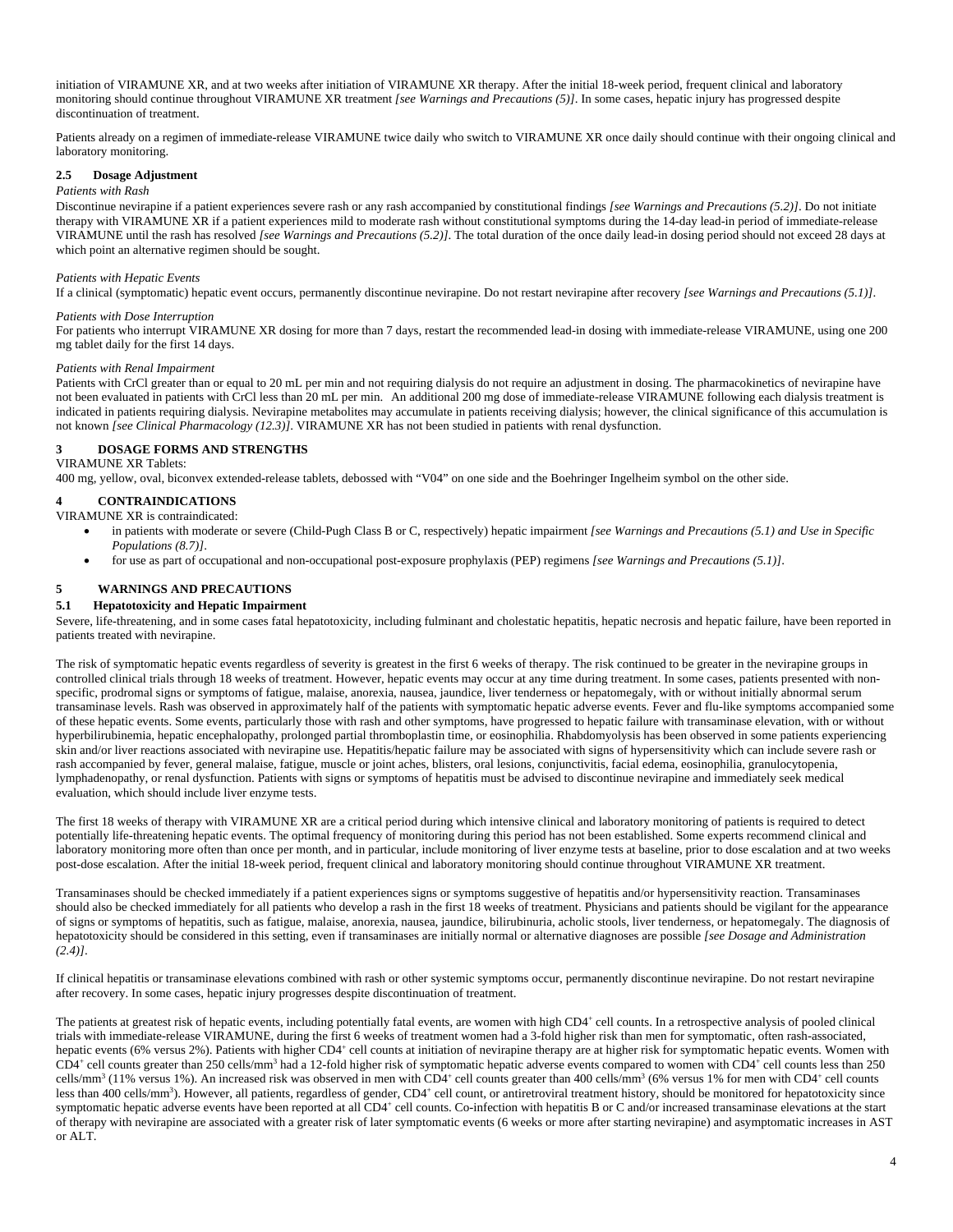In addition, serious hepatotoxicity (including liver failure requiring transplantation in one instance) has been reported in HIV-1 uninfected individuals receiving multiple doses of immediate-release VIRAMUNE in the setting of post-exposure prophylaxis (PEP), an unapproved use. Use of VIRAMUNE XR for occupational and non-occupational PEP is contraindicated *[see Contraindications (4)]*.

Increased nevirapine trough concentrations have been observed in some patients with hepatic fibrosis or cirrhosis. Therefore, carefully monitor patients with either hepatic fibrosis or cirrhosis for evidence of drug-induced toxicity. Do not administer nevirapine to patients with moderate or severe (Child-Pugh Class B or C, respectively) hepatic impairment *[see Contraindications (4), Use in Specific Populations (8.7), and Clinical Pharmacology (12.3)]*. VIRAMUNE XR has not been evaluated in subjects with hepatic impairment.

### **5.2 Skin Reactions**

Severe and life-threatening skin reactions, including fatal cases, have been reported in patients taking nevirapine. These have occurred most frequently during the first 6 weeks of therapy. These have included cases of Stevens-Johnson syndrome, toxic epidermal necrolysis, and hypersensitivity reactions characterized by rash, constitutional findings, and organ dysfunction including hepatic failure. Rhabdomyolysis has been observed in some patients experiencing skin and/or liver reactions associated with nevirapine use.

Patients developing signs or symptoms of severe skin reactions or hypersensitivity reactions (including, but not limited to, severe rash or rash accompanied by fever, general malaise, fatigue, muscle or joint aches, blisters, oral lesions, conjunctivitis, facial edema, and/or hepatitis, eosinophilia, granulocytopenia, lymphadenopathy, and renal dysfunction) must permanently discontinue nevirapine and seek medical evaluation immediately. Do not restart nevirapine following severe skin rash, skin rash combined with increased transaminases or other symptoms, or hypersensitivity reaction.

The first 18 weeks of therapy with VIRAMUNE XR are a critical period during which intensive clinical and laboratory monitoring of patients is required to detect potentially life-threatening skin reactions. The optimal frequency of monitoring during this period has not been established. Some experts recommend clinical and laboratory monitoring more often than once per month, and in particular, include monitoring of liver enzyme tests at baseline, prior to dose escalation and at two weeks post-dose escalation. After the initial 18-week period, frequent clinical and laboratory monitoring should continue throughout VIRAMUNE XR treatment. In addition, the 14-day lead-in period with VIRAMUNE 200 mg daily dosing has been demonstrated to reduce the frequency of rash *[see Dosage and Administration (2.2)].*

If patients present with a suspected nevirapine-associated rash, measure transaminases immediately. Permanently discontinue nevirapine in patients with rash-associated transaminase elevations *[see Warnings and Precautions (5.1)]*.

Patients must initiate therapy with immediate-release VIRAMUNE daily for the first 14 days. This lead-in period has been shown to reduce the frequency of rash. Discontinue nevirapine if a patient experiences severe rash or any rash accompanied by constitutional findings. Do not initiate VIRAMUNE XR if a patient experiencing a mild to moderate rash without constitutional symptoms during the 14-day immediate-release VIRAMUNE lead-in period of 200 mg/day (150 mg/m<sup>2</sup>/day in pediatric patients) until the rash has resolved*.* The total duration of the immediate-release VIRAMUNE lead-in dosing period must not exceed 28 days at which point an alternative regimen should be sought *[see Dosage and Administration (2.5)]*. Patients must be monitored closely if isolated rash of any severity occurs. Delay in stopping nevirapine treatment after the onset of rash may result in a more serious reaction.

Women appear to be at higher risk than men of developing rash with nevirapine.

In a clinical trial of immediate-release VIRAMUNE, concomitant prednisone use (40 mg per day for the first 14 days of nevirapine administration) was associated with an increase in incidence and severity of rash during the first 6 weeks of nevirapine therapy. Therefore, use of prednisone to prevent nevirapine-associated rash is not recommended.

#### **5.3 Resistance**

VIRAMUNE XR must not be used as a single agent to treat HIV-1 or added on as a sole agent to a failing regimen. Resistant virus emerges rapidly when nevirapine is administered as monotherapy. The choice of new antiretroviral agents to be used in combination with nevirapine should take into consideration the potential for cross resistance. When discontinuing an antiretroviral regimen containing VIRAMUNE XR, the long half-life of nevirapine should be taken into account; if antiretrovirals with shorter half-lives than nevirapine are stopped concurrently, low plasma concentrations of nevirapine alone may persist for a week or longer and virus resistance may subsequently develop *[see Microbiology (12.4)]*.

#### **5.4 Drug Interactions**

See Table 3 for listings of established and potential drug interactions *[see Drug Interactions (7)]*.

Concomitant use of St. John's wort (*Hypericum perforatum*) or St. John's wort-containing products and nevirapine is not recommended. Co-administration of St. John's wort with non-nucleoside reverse transcriptase inhibitors (NNRTIs), including nevirapine, is expected to substantially decrease NNRTI concentrations and may result in sub-optimal levels of nevirapine and lead to loss of virologic response and possible resistance to nevirapine or to the class of NNRTIs.

Co-administration of nevirapine and efavirenz is not recommended as this combination has been associated with an increase in adverse reactions and no improvement in efficacy.

#### **5.5 Immune Reconstitution Syndrome**

Immune reconstitution syndrome has been reported in patients treated with combination antiretroviral therapy, including nevirapine. During the initial phase of combination antiretroviral treatment, patients whose immune system responds may develop an inflammatory response to indolent or residual opportunistic infections (such as *Mycobacterium avium* infection, cytomegalovirus, *Pneumocystis jiroveci* pneumonia, or tuberculosis), which may necessitate further evaluation and treatment.

Autoimmune disorders (such as Graves' disease, polymyositis, and Guillain-Barré syndrome) have also been reported to occur in the setting of immune reconstitution, however, the time to onset is more variable, and can occur many months after initiation of treatment.

#### **5.6 Fat Redistribution**

Redistribution/accumulation of body fat including central obesity, dorsocervical fat enlargement (buffalo hump), peripheral wasting, facial wasting, breast enlargement, and "cushingoid appearance" have been observed in patients receiving antiretroviral therapy. The mechanism and long-term consequences of these events are currently unknown. A causal relationship has not been established.

#### **6 ADVERSE REACTIONS**

### **6.1 Clinical Trials Experience**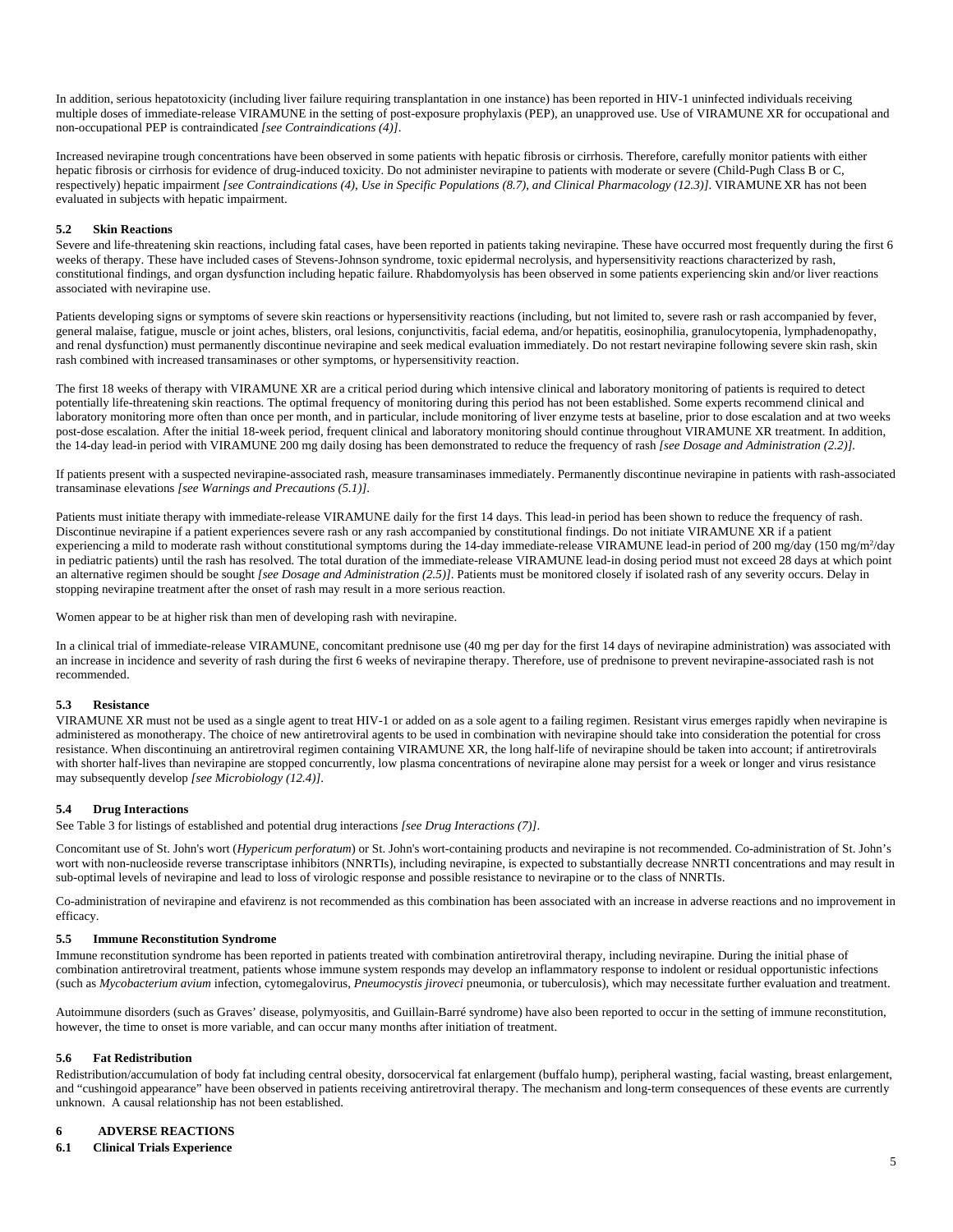Because clinical trials are conducted under widely varying conditions, adverse reaction rates observed in the clinical trials of a drug cannot be directly compared to rates in the clinical trials of another drug and may not reflect the rates observed in clinical practice.

#### Clinical Trial Experience in Adult Patients

The most serious adverse reactions associated with nevirapine are hepatitis, hepatic failure, Stevens-Johnson syndrome, toxic epidermal necrolysis, and hypersensitivity reactions. Hepatitis/hepatic failure may be isolated or associated with signs of hypersensitivity which may include severe rash or rash accompanied by fever, general malaise, fatigue, muscle or joint aches, blisters, oral lesions, conjunctivitis, facial edema, eosinophilia, granulocytopenia, lymphadenopathy, or renal dysfunction *[see Boxed Warning and Warnings and Precautions (5.1, 5.2)]*.

The most common clinical toxicity of nevirapine is rash, which can be severe or life-threatening *[see Boxed Warning and Warnings and Precautions (5.2)]*. Rash occurs most frequently within the first 6 weeks of therapy. Rashes are usually mild to moderate, maculopapular erythematous cutaneous eruptions, with or without pruritus, located on the trunk, face and extremities.

The safety database in VIRAMUNE XR clinical trials contains data from 800 subjects treated with VIRAMUNE XR and 654 subjects treated with immediate release VIRAMUNE.

#### *Trial 1100.1486 (VERxVE)*

In Trial 1100.1486 (VERxVE) treatment-naïve subjects received a lead-in dose of immediate-release VIRAMUNE 200 mg once daily for 14 days (n=1068) and then were randomized to receive either immediate-release VIRAMUNE 200 mg twice daily (n=506) or VIRAMUNE XR 400 mg once daily (n=505). All subjects received tenofovir + emtricitabine as background therapy. Subjects were enrolled with CD4<sup>+</sup> counts less than 250 cells/mm<sup>3</sup> for women and less than 400 cells/mm<sup>3</sup> for men *[see Indications and Usage (1)]*. Data on potential symptoms of hepatic events were prospectively collected in this trial. The safety data include all subject visits up to the time of the last subject's completion of the 96-week endpoint in the trial (mean observation period 98 weeks).

After the lead-in period, the incidence of any hepatic event was 9% in the immediate-release VIRAMUNE group and 6% in the VIRAMUNE XR group; the incidence of symptomatic hepatic events (anorexia, jaundice, vomiting) was 3% and 2%, respectively. The incidence of GRADE 3 or 4 ALT/AST elevation was 8% in both the immediate-release VIRAMUNE group and VIRAMUNE XR group. Overall, there was a comparable incidence of symptomatic hepatic events among men and women enrolled in VERxVE.

Severe or life-threatening rash considered to be related to nevirapine treatment occurred in 1% of subjects during the lead-in phase with immediate-release VIRAMUNE, and in 1% of subjects in either treatment group during the randomization phase. In addition, six cases of Stevens-Johnson syndrome were reported in the trial; all but one occurred within the first 30 days of nevirapine treatment.

No Grade 2 or above adverse reactions judged to be related to treatment by the investigator occurred in more than 2% of subjects during the 14-day lead-in with immediate-release VIRAMUNE (200 mg once daily), except for rash which occurred in 4% of subjects.

Adverse reactions of at least moderate intensity (Grades 2 or above) 2% or more of treatment-naïve subjects receiving either immediate-release VIRAMUNE or VIRAMUNE XR after randomization in Trial 1100.1486 are shown in Table 1.

#### Table 1 Selected Clinical Adverse Drug Reactions<sup>\*</sup> of at least Moderate Intensity (Grade 2 or above) Occurring in 2% or more of Adult Subjects - Week 96 **Analysis of Trial 1100.14861**

| <b>Adverse Drug Reaction</b>    | <b>VIRAMUNE Immediate-Release</b><br>$N=506$ (%) | <b>VIRAMUNE XR</b><br>$N=505(%)$ |
|---------------------------------|--------------------------------------------------|----------------------------------|
| Rash <sup>2</sup>               |                                                  |                                  |
| Diarrhea                        |                                                  |                                  |
| Headache                        | 4                                                |                                  |
| Clinical Hepatitis <sup>3</sup> |                                                  |                                  |
| Abdominal Pain                  |                                                  |                                  |
| Arthralgia                      |                                                  |                                  |
| Pyrexia                         |                                                  |                                  |
| Nausea                          |                                                  |                                  |
| Fatigue                         |                                                  |                                  |

\* Excludes laboratory abnormalities reported as ADRs

<sup>1</sup> Mean observation period 98 weeks.

<sup>2</sup> Rash includes terms rash, rash maculo-papular, erythema nodosum, rash erythematous, rash papular, skin reaction, Stevens-Johnson syndrome, drug reaction with eosinophilia and systemic symptoms (DRESS).

<sup>3</sup> Clinical hepatitis includes terms hepatitis, hepatotoxicity, hepatitis acute, liver disorder, hepatitis toxic, hepatic failure, jaundice.

#### *Laboratory Abnormalities*

Liver enzyme test abnormalities (AST, ALT) were observed in subjects receiving VIRAMUNE XR. Asymptomatic elevations in GGT occur frequently but are not a contraindication to continue therapy with nevirapine in the absence of elevations in other liver enzyme tests. Laboratory abnormalities that occurred in trial 1100.1486 are shown in Table 2.

#### **Table 2 Grade 2 to Grade 4 Laboratory Abnormalities that Represent a Worsening from Baseline Observed in at least 5% of Subjects in Either Treatment Group - Trial 1100.1486**

| Laboratory Parameter (unit) | Limit | /IRAMUNE                  | VIRAMUNE XR (%) |
|-----------------------------|-------|---------------------------|-----------------|
|                             |       | Immediate-Release $(\% )$ | $(N=505)$       |
|                             |       | N=506).                   |                 |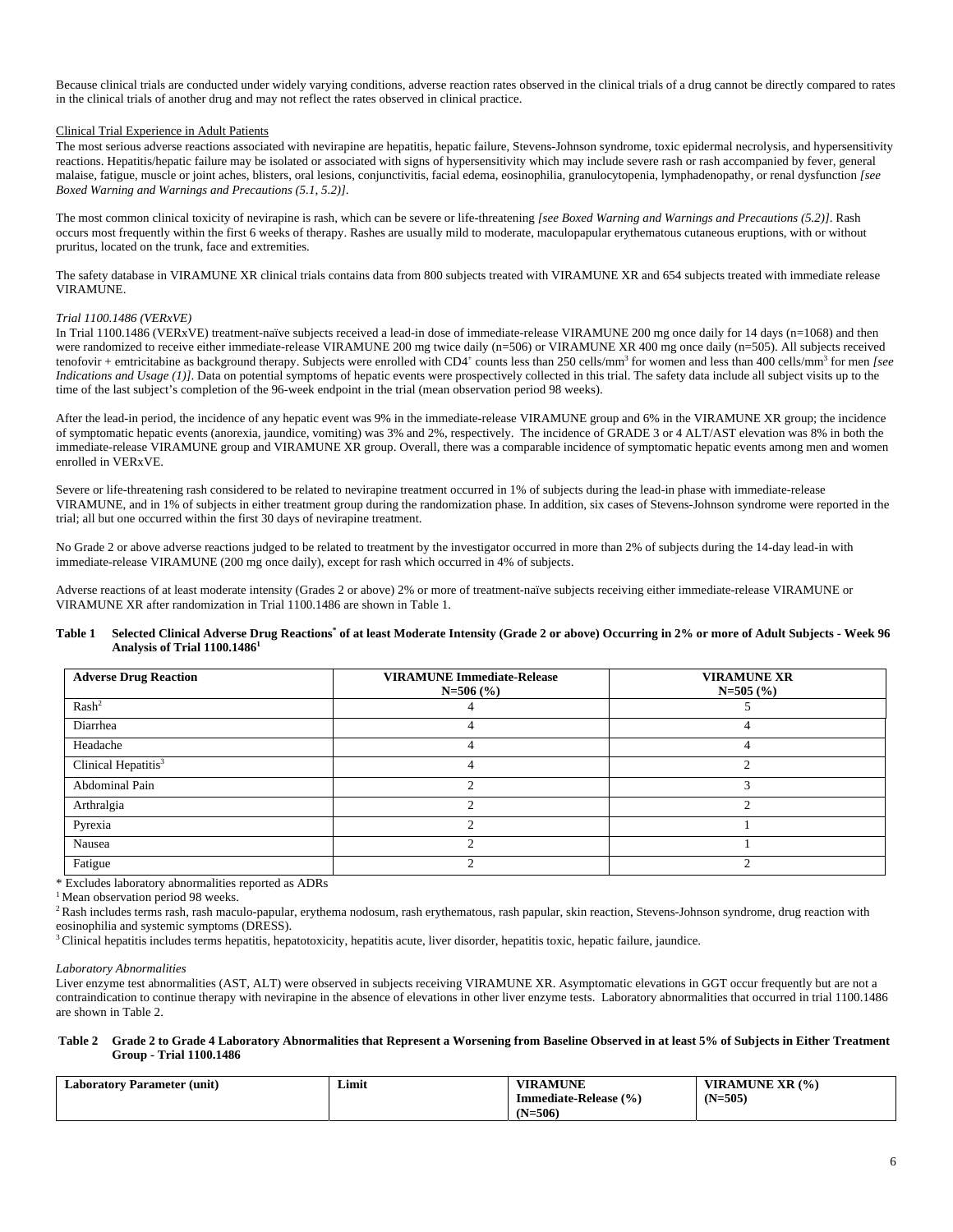| <b>Chemistry</b>    |                         |                |                 |
|---------------------|-------------------------|----------------|-----------------|
| SGPT/ALT (U/L)      |                         |                |                 |
| Grade 2             | 2.6-5.0 x ULN           | 13             | 10              |
| Grade 3             | $5.1 - 10.0$ x ULN      | $\overline{3}$ | $\overline{4}$  |
| Grade 4             | $>10.0$ x ULN           | $\overline{4}$ | $\mathbf{2}$    |
| SGOT/AST (U/L)      |                         |                |                 |
| Grade 2             | 2.6-5.0 x ULN           | 9              | $\tau$          |
| Grade 3             | 5.1-10.0 x ULN          | $\overline{2}$ | 3               |
| Grade 4             | $>10.0$ x ULN           | $\sqrt{2}$     | $\overline{c}$  |
| Amylase (U/L)       |                         |                |                 |
| Grade 2             | $1.6 - 2.0$ x ULN       | $\overline{4}$ | 5               |
| Grade 3             | 2.1-5.0 x ULN           | $\overline{4}$ | $\sqrt{2}$      |
| Grade 4             | $>5.0$ x ULN            | $\mathbf{0}$   | $\leq$ 1        |
| Phosphate (mg/dL)   |                         |                |                 |
| Grade 2             | 2.0-2.4 x ULN           | 38             | 33              |
| Grade 3             | $1.0 - 1.9$ x ULN       | 6              | $7\phantom{.0}$ |
| Grade 4             | ${<}1.0$ x ULN          | $\leq$ 1       | $\mathbf{0}$    |
| Hematology          |                         |                |                 |
| Neutrophils         |                         |                |                 |
| Grade 2             | $750 - 999/mm^3$        | $\overline{7}$ | $\overline{4}$  |
| Grade 3             | $500-749/mm^3$          | $\overline{2}$ | $\overline{2}$  |
| Grade 4             | $<$ 500/mm <sup>3</sup> | $\mathbf{1}$   | $\mathbf{1}$    |
| Lipids              |                         |                |                 |
| $LDL$ (mg/dL)       |                         |                |                 |
| Grade 2             | 160-190 mg/dL           | 15             | 15              |
| Grade 3             | $>190$ mg/dL            | 5              | $\sqrt{5}$      |
| Cholesterol (mg/dL) |                         |                |                 |
| Grade 2             | 240-300 mg/dL           | 18             | 19              |
| Grade 3             | $>300$ mg/dL            | $\overline{4}$ | $\mathfrak{Z}$  |

## *Trial 1100.1526 (TRANxITION)*

In Trial 1100.1526 (TRANxITION) subjects on immediate-release VIRAMUNE 200 mg twice daily for at least 18 weeks were randomized to either receive VIRAMUNE XR 400 mg once daily (n=295) or remain on their immediate-release VIRAMUNE treatment (n=148). Adverse reactions observed for VIRAMUNE XR subjects (48 week analysis) were similar to those observed in trial 1100.1486, as displayed in Table 1.

### Clinical Trial Experience in Pediatric Patients

Adverse reactions were assessed in Trial 1100.1518, an open-label, multiple-dose, non-randomized, cross-over trial to evaluate the safety and steady-state pharmacokinetic parameters of VIRAMUNE XR tablets in HIV-1-infected pediatric subjects 3 to less than 18 years of age. Safety was further examined in an optional extension phase of the trial. Forty subjects who completed the pharmacokinetic part of the trial were treated with VIRAMUNE XR once daily in combination with other antiretrovirals for a median duration of 33 weeks. The most frequently reported adverse reactions related to VIRAMUNE XR in pediatric subjects were similar to those observed in adults. In pediatric subjects the incidence of Grade 2 or higher drug-related rash was 1%. There were no adverse reactions of Grade 2 or above which were considered to be related to treatment by the investigator that occurred in more than 1% of subjects *[see Use in Specific Populations (8.4), Clinical Pharmacology (12.3), and Clinical Studies (14.2)]*.

### **6.2 Postmarketing Experience**

The following adverse reactions have been identified during post-approval use of immediate-release VIRAMUNE. Because these reactions are reported voluntarily from a population of uncertain size, it is not always possible to reliably estimate their frequency or establish a causal relationship to drug exposure.

*Body as a Whole:* fever, somnolence, drug withdrawal *[see Drug Interactions (7)]*, redistribution/accumulation of body fat *[see Warnings and Precautions (5.6)]*

*Gastrointestinal:* vomiting

*Liver and Biliary:* jaundice, fulminant and cholestatic hepatitis, hepatic necrosis, hepatic failure

*Hematology:* anemia, eosinophilia, neutropenia

*Investigations:* decreased serum phosphorus

*Musculoskeletal:* arthralgia, rhabdomyolysis associated with skin and/or liver reactions

*Neurologic:* paraesthesia

*Skin and Appendages:* Allergic reactions including anaphylaxis, angioedema, bullous eruptions, ulcerative stomatitis and urticaria have all been reported. In addition, hypersensitivity syndrome and hypersensitivity reactions with rash associated with constitutional findings such as fever, blistering, oral lesions, conjunctivitis, facial edema, muscle or joint aches, general malaise, fatigue, or significant hepatic abnormalities *[see Warnings and Precautions (5.1)]* plus one or more of the following: hepatitis, eosinophilia, granulocytopenia, lymphadenopathy, and/or renal dysfunction have been reported.

#### **7 DRUG INTERACTIONS**

Nevirapine is principally metabolized by the liver via the cytochrome P450 isoenzymes, 3A and 2B6. Nevirapine is known to be an inducer of these enzymes. As a result, drugs that are metabolized by these enzyme systems may have lower than expected plasma levels when co-administered with nevirapine.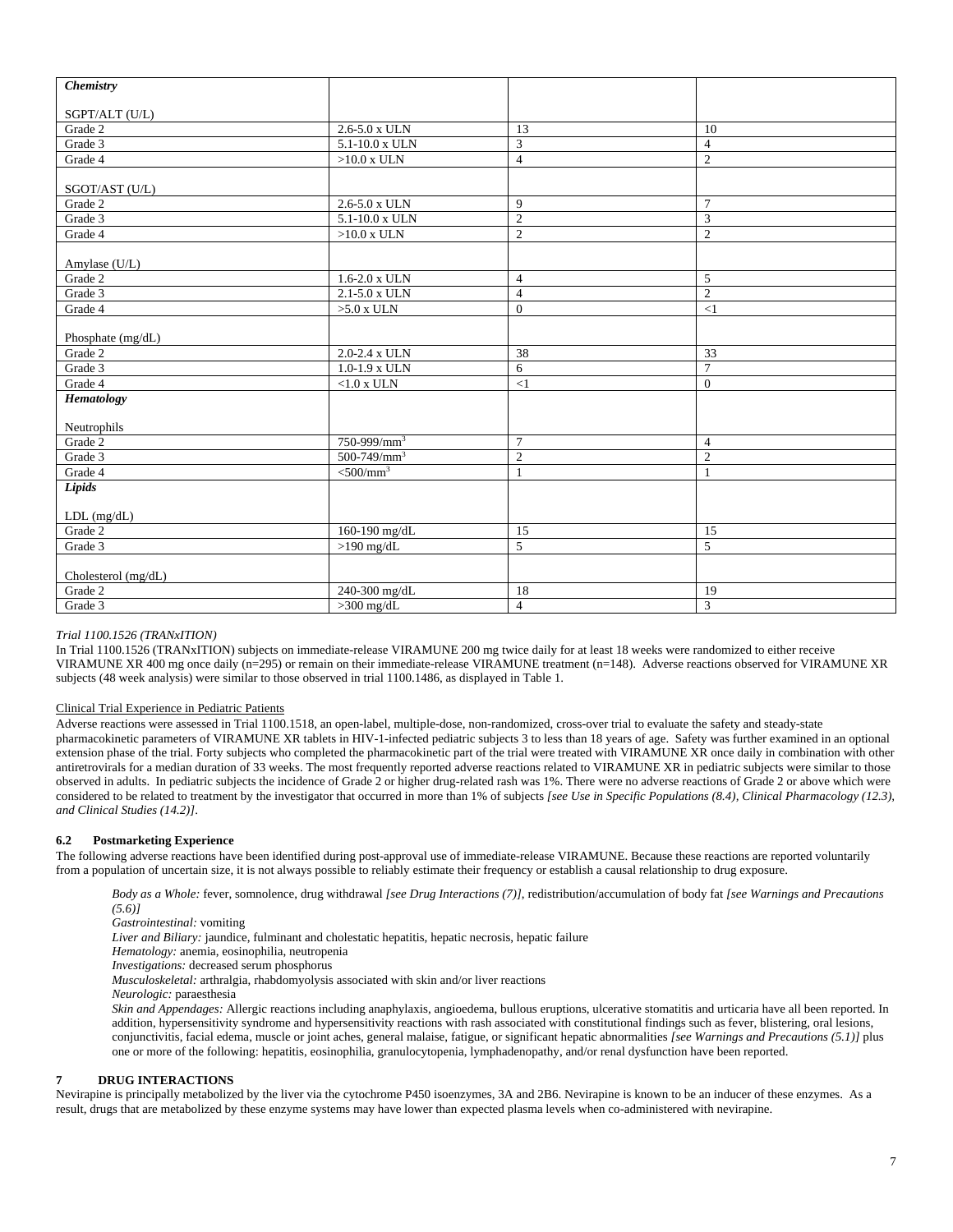The results of drug interactions studies with immediate-release VIRAMUNE are expected to also apply to VIRAMUNE XR. The specific pharmacokinetic changes that occur with co-administration of nevirapine and other drugs are listed in *Clinical Pharmacology*, Table 4. Clinical comments about possible dosage modifications based on established drug interactions are listed in Table 3. The data in Tables 3 and 4 are based on the results of drug interaction studies conducted in HIV-1 seropositive subjects unless otherwise indicated. In addition to established drug interactions, there may be potential pharmacokinetic interactions between nevirapine and other drug classes that are metabolized by the cytochrome P450 system. These potential drug interactions are also listed in Table 3. Although specific drug interaction studies in HIV-1 seropositive subjects have not been conducted for some classes of drugs listed in Table 3, additional clinical monitoring may be warranted when coadministering these drugs.

The *in vitro* interaction between nevirapine and the antithrombotic agent warfarin is complex. As a result, when giving these drugs concomitantly, plasma warfarin levels may change with the potential for increases in coagulation time. When warfarin is co-administered with nevirapine, anticoagulation levels should be monitored frequently.

| <b>Drug Name</b>                                                               | <b>Effect on Concentration of</b><br><b>Nevirapine or Concomitant Drug</b> | <b>Clinical Comment</b>                                                                         |
|--------------------------------------------------------------------------------|----------------------------------------------------------------------------|-------------------------------------------------------------------------------------------------|
| <b>HIV Antiviral Agents: Protease Inhibitors (PIs)</b>                         |                                                                            |                                                                                                 |
| Atazanavir/Ritonavir*                                                          | $\downarrow$ Atazanavir                                                    | Do not co-administer nevirapine with atazanavir                                                 |
|                                                                                | ↑ Nevirapine                                                               | because nevirapine substantially decreases                                                      |
|                                                                                |                                                                            | atazanavir exposure and there is a potential risk                                               |
|                                                                                |                                                                            | for nevirapine-associated toxicity due to                                                       |
|                                                                                |                                                                            | increased nevirapine exposures.                                                                 |
| Fosamprenavir*                                                                 | $\downarrow$ Amprenavir                                                    | Co-administration of nevirapine and                                                             |
|                                                                                | TNevirapine                                                                | fosamprenavir without ritonavir is not                                                          |
|                                                                                |                                                                            | recommended.                                                                                    |
| Fosamprenavir/Ritonavir*                                                       |                                                                            |                                                                                                 |
|                                                                                | $\downarrow$ Amprenavir                                                    | No dosing adjustments are required when                                                         |
|                                                                                |                                                                            | nevirapine is co-administered with 700/100 mg of<br>fosamprenavir/ritonavir twice daily. The    |
|                                                                                | TNevirapine                                                                | combination of nevirapine administered with                                                     |
|                                                                                |                                                                            | fosamprenavir/ritonavir once daily has not been                                                 |
|                                                                                |                                                                            | studied.                                                                                        |
| Indinavir*                                                                     | $\downarrow$ Indinavir                                                     | The appropriate doses of this combination of                                                    |
|                                                                                |                                                                            | indinavir and nevirapine with respect to efficacy                                               |
|                                                                                |                                                                            | and safety have not been established.                                                           |
| Lopinavir/Ritonavir*                                                           | $\downarrow$ Lopinavir                                                     | Dosing in adult patients:                                                                       |
|                                                                                |                                                                            |                                                                                                 |
|                                                                                |                                                                            | A dose adjustment of lopinavir/ritonavir to                                                     |
|                                                                                |                                                                            | 500/125 mg tablets twice daily or 533/133 mg<br>(6.5 mL) oral solution twice daily is           |
|                                                                                |                                                                            | recommended when used in combination with                                                       |
|                                                                                |                                                                            | nevirapine. Neither lopinavir/ritonavir tablets nor                                             |
|                                                                                |                                                                            | oral solution should be administered once daily in                                              |
|                                                                                |                                                                            | combination with nevirapine.                                                                    |
|                                                                                |                                                                            | Dosing in pediatric patients:                                                                   |
|                                                                                |                                                                            | Please refer to the Kaletra® prescribing                                                        |
|                                                                                |                                                                            | information for dosing recommendations based                                                    |
|                                                                                |                                                                            | on body surface area and body weight. Neither                                                   |
|                                                                                |                                                                            | lopinavir/ritonavir tablets nor oral solution should                                            |
|                                                                                |                                                                            | be administered once daily in combination with                                                  |
|                                                                                |                                                                            | nevirapine.                                                                                     |
| Nelfinavir*                                                                    | $\overline{\downarrow}$ Nelfinavir M8 Metabolite                           | The appropriate doses of the combination of<br>nevirapine and nelfinavir with respect to safety |
|                                                                                | $\downarrow$ Nelfinavir C <sub>min</sub>                                   | and efficacy have not been established.                                                         |
| Saquinavir/Ritonavir                                                           | The interaction between nevirapine                                         | The appropriate doses of the combination of                                                     |
|                                                                                | and saquinavir/ritonavir has not been                                      | nevirapine and saquinavir/ritonavir with respect                                                |
|                                                                                | evaluated.                                                                 | to safety and efficacy have not been established.                                               |
| HIV Antiviral Agents: Non-Nucleoside Reverse Transcriptase Inhibitors (NNRTIs) |                                                                            |                                                                                                 |
| Efavirenz*                                                                     | $\downarrow$ Efavirenz                                                     | The appropriate doses of these combinations with                                                |
|                                                                                |                                                                            | respect to safety and efficacy have not been<br>established.                                    |
| Etravirine                                                                     |                                                                            | Plasma concentrations may be altered.                                                           |
| Rilpivirine                                                                    |                                                                            | Nevirapine should not be coadministered with                                                    |
|                                                                                |                                                                            | another NNRTI as this combination has not been                                                  |
|                                                                                |                                                                            | shown to be beneficial.                                                                         |
| <b>Other Agents</b>                                                            |                                                                            |                                                                                                 |
| <b>Analgesics:</b>                                                             | $\downarrow$ Methadone                                                     | Methadone levels were decreased; increased                                                      |
| Methadone*                                                                     |                                                                            | dosages may be required to prevent symptoms of                                                  |
|                                                                                |                                                                            | opiate withdrawal. Methadone-maintained                                                         |
|                                                                                |                                                                            | patients beginning nevirapine therapy should be                                                 |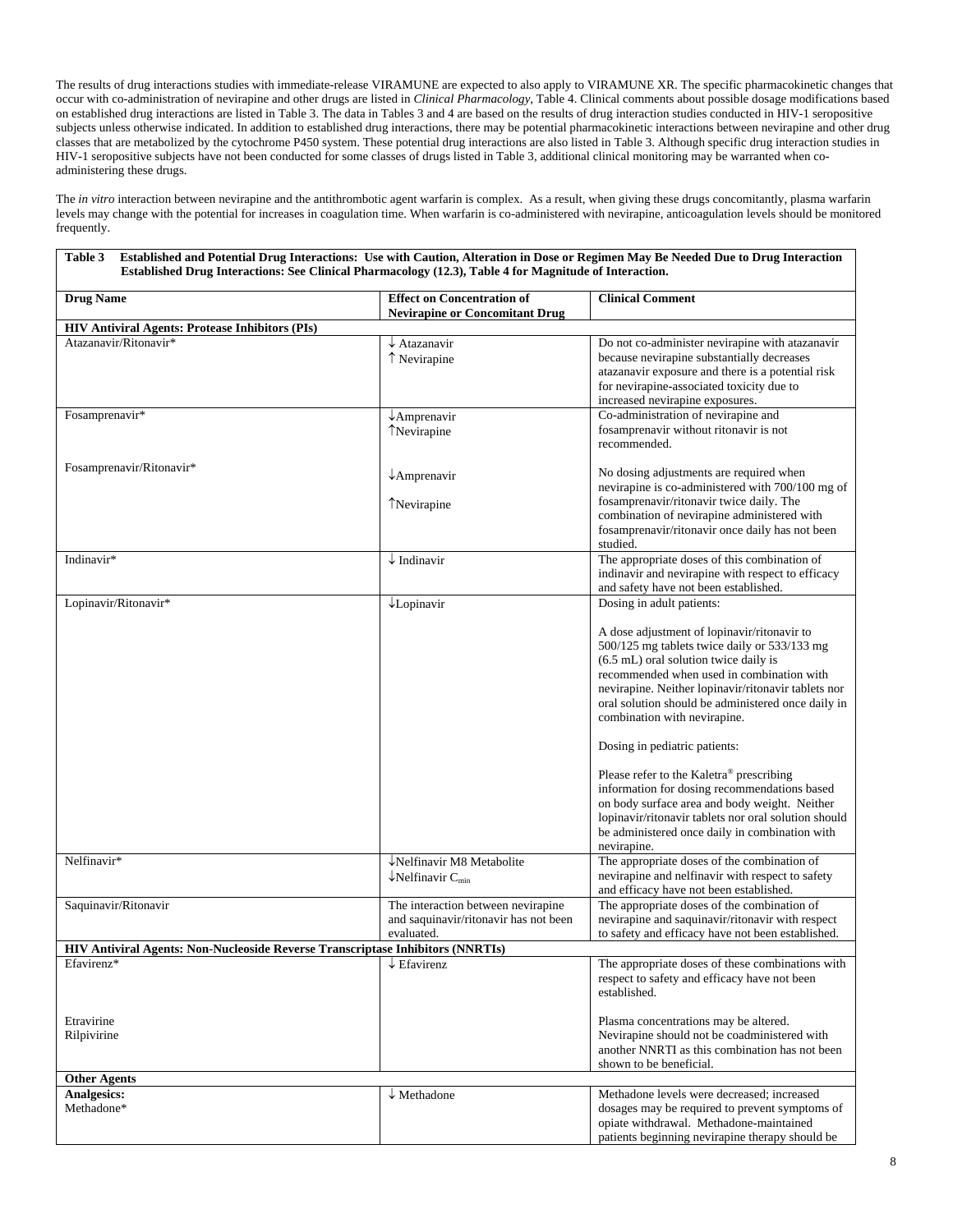|                                                                      |                                                                                    | monitored for evidence of withdrawal and                                                                                                                                                                                                                                                                                                                                                                  |
|----------------------------------------------------------------------|------------------------------------------------------------------------------------|-----------------------------------------------------------------------------------------------------------------------------------------------------------------------------------------------------------------------------------------------------------------------------------------------------------------------------------------------------------------------------------------------------------|
| Antiarrhythmics:                                                     | Plasma concentrations may be                                                       | methadone dose should be adjusted accordingly.<br>Appropriate doses for this combination have not                                                                                                                                                                                                                                                                                                         |
| Amiodarone, disopyramide, lidocaine                                  | decreased.                                                                         | been established.                                                                                                                                                                                                                                                                                                                                                                                         |
| <b>Antibiotics:</b>                                                  |                                                                                    |                                                                                                                                                                                                                                                                                                                                                                                                           |
| Clarithromycin*                                                      | $\downarrow$ Clarithromycin<br>↑ 14-OH clarithromycin                              | Clarithromycin exposure was significantly<br>decreased by nevirapine; however, 14-OH<br>metabolite concentrations were increased.<br>Because clarithromycin active metabolite has<br>reduced activity against Mycobacterium avium-<br>intracellulare complex, overall activity against<br>this pathogen may be altered. Alternatives to<br>clarithromycin, such as azithromycin, should be<br>considered. |
| Rifabutin*                                                           | <b>TRifabutin</b>                                                                  | Rifabutin and its metabolite concentrations were<br>moderately increased. Due to high intersubject<br>variability, however, some patients may<br>experience large increases in rifabutin exposure<br>and may be at higher risk for rifabutin toxicity.<br>Therefore, caution should be used in concomitant<br>administration.                                                                             |
| Rifampin*                                                            | $\downarrow$ Nevirapine                                                            | Nevirapine and rifampin should not be<br>administered concomitantly because decreases in<br>nevirapine plasma concentrations may reduce the<br>efficacy of the drug. Physicians needing to treat<br>patients co-infected with tuberculosis and using a<br>nevirapine-containing regimen may use rifabutin<br>instead.                                                                                     |
| <b>Anticonvulsants:</b>                                              |                                                                                    |                                                                                                                                                                                                                                                                                                                                                                                                           |
| Carbamazepine, clonazepam, ethosuximide                              | Plasma concentrations of nevirapine<br>and the anticonvulsant may be<br>decreased. | Use with caution and monitor virologic response<br>and levels of anticonvulsants.                                                                                                                                                                                                                                                                                                                         |
| <b>Antifungals:</b>                                                  |                                                                                    |                                                                                                                                                                                                                                                                                                                                                                                                           |
| Fluconazole*                                                         | TNevirapine                                                                        | Because of the risk of increased exposure to<br>nevirapine, caution should be used in<br>concomitant administration, and patients should<br>be monitored closely for nevirapine-associated<br>adverse events.                                                                                                                                                                                             |
| Ketoconazole*                                                        | $\downarrow$ Ketoconazole                                                          | Nevirapine and ketoconazole should not be<br>administered concomitantly because decreases in<br>ketoconazole plasma concentrations may reduce<br>the efficacy of the drug.                                                                                                                                                                                                                                |
| Itraconazole                                                         | $\downarrow$ Itraconazole                                                          | Nevirapine and itraconazole should not be<br>administered concomitantly due to potential<br>decreases in itraconazole plasma concentrations<br>that may reduce efficacy of the drug.                                                                                                                                                                                                                      |
| <b>Antithrombotics:</b><br>Warfarin                                  | Plasma concentrations may be<br>increased.                                         | Potential effect on anticoagulation. Monitoring of<br>anticoagulation levels is recommended.                                                                                                                                                                                                                                                                                                              |
| <b>Calcium Channel Blockers:</b><br>Diltiazem, nifedipine, verapamil | Plasma concentrations may be<br>decreased.                                         | Appropriate doses for these combinations have<br>not been established.                                                                                                                                                                                                                                                                                                                                    |
| <b>Cancer Chemotherapy:</b><br>Cyclophosphamide                      | Plasma concentrations may be<br>decreased.                                         | Appropriate doses for this combination have not<br>been established.                                                                                                                                                                                                                                                                                                                                      |
| <b>Ergot Alkaloids:</b><br>Ergotamine                                | Plasma concentrations may be<br>decreased.                                         | Appropriate doses for this combination have not<br>been established.                                                                                                                                                                                                                                                                                                                                      |
| Immunosuppressants:<br>Cyclosporine, tacrolimus, sirolimus           | Plasma concentrations may be<br>decreased.                                         | Appropriate doses for these combinations have<br>not been established.                                                                                                                                                                                                                                                                                                                                    |
| <b>Motility Agents:</b><br>Cisapride                                 | Plasma concentrations may be<br>decreased.                                         | Appropriate doses for this combination have not<br>been established.                                                                                                                                                                                                                                                                                                                                      |
| <b>Opiate Agonists:</b>                                              |                                                                                    |                                                                                                                                                                                                                                                                                                                                                                                                           |
| Fentanyl                                                             | Plasma concentrations may be<br>decreased.                                         | Appropriate doses for this combination have not<br>been established.                                                                                                                                                                                                                                                                                                                                      |
| <b>Oral Contraceptives:</b><br>Ethinyl Estradiol and Norethindrone*  |                                                                                    |                                                                                                                                                                                                                                                                                                                                                                                                           |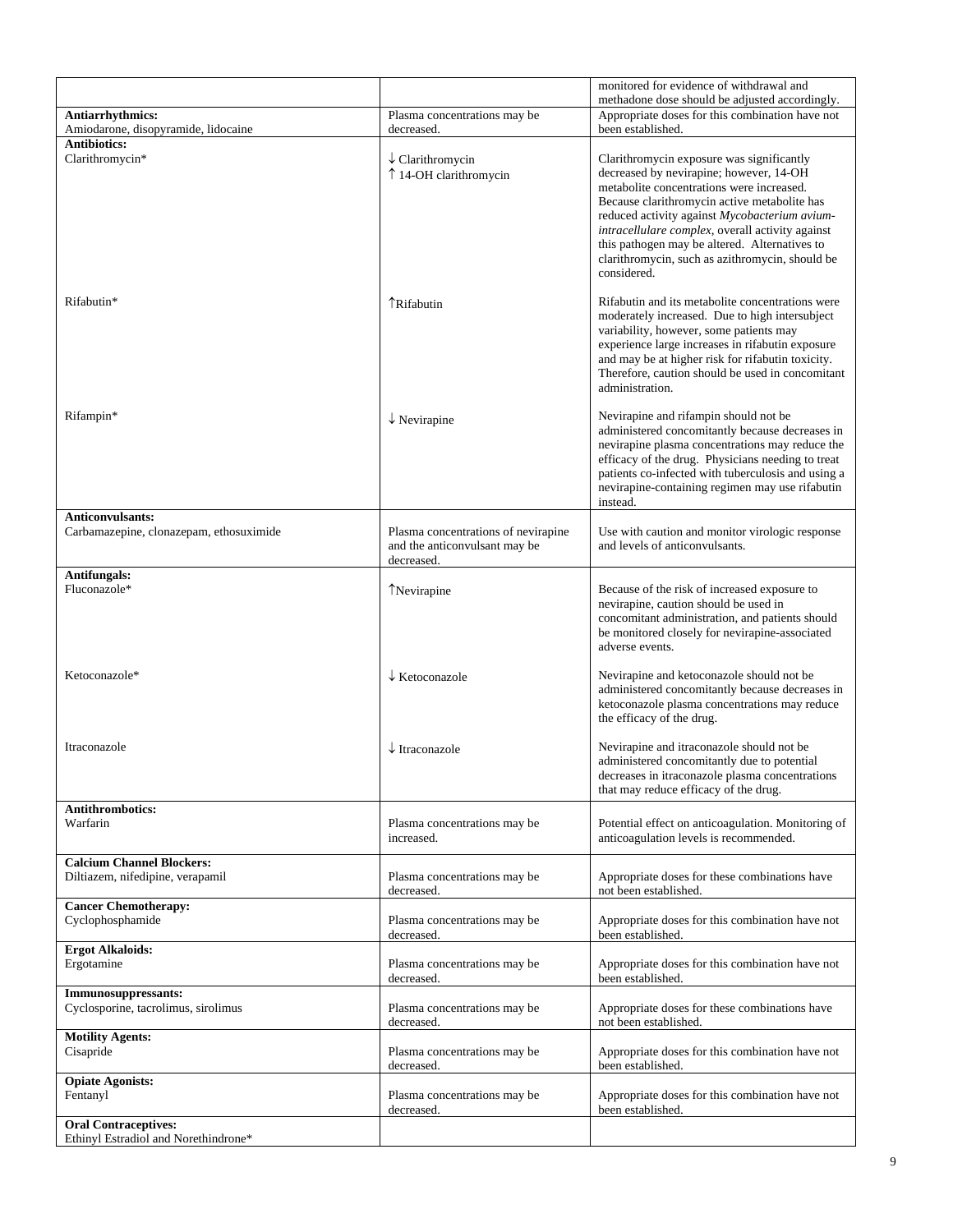| $\downarrow$ Ethinyl Estradiol | Despite lower ethinyl estradiol and norethindrone |
|--------------------------------|---------------------------------------------------|
| $\downarrow$ Norethindrone     | exposures when coadministered with nevirapine,    |
|                                | literature reports suggest that nevirapine has no |
|                                | effect on pregnancy rates among HIV-infected      |
|                                | women on combined oral contraceptives. When       |
|                                | coadministered with VIRAMUNE XR, no dose          |
|                                | adjustment of ethinyl estradiol or norethindrone  |
|                                | is needed when used in combination for            |
|                                | contraception.                                    |
|                                |                                                   |
|                                | When oral contraceptives are used for hormonal    |
|                                | regulation during VIRAMUNE XR therapy, the        |
|                                | therapeutic effect of the hormonal therapy should |
|                                | be monitored.                                     |

**\*** The interaction between immediate-release VIRAMUNE and the drug was evaluated in a clinical study. The results of drug interaction studies with immediaterelease VIRAMUNE are expected to also apply to VIRAMUNE XR.

### **8 USE IN SPECIFIC POPULATIONS**

#### **8.1 Pregnancy**

#### *Pregnancy Exposure Registry*

There is a pregnancy exposure registry that monitors pregnancy outcomes in women exposed to nevirapine during pregnancy. Healthcare providers are encouraged to register patients by calling the Antiretroviral Pregnancy Registry (APR) at 1-800-258-4263.

#### *Risk Summary*

Available data from the APR show no difference in the risk of overall major birth defects for nevirapine compared with the background rate for major birth defects of 2.7% in a U.S. reference population of the Metropolitan Atlanta Congenital Defects Program (MACDP) *[see Data]*. The rate of miscarriage is not reported in the APR. The estimated background rate of miscarriage in clinically recognized pregnancies in the U.S. general population is 15-20%. The background risk of birth defects and miscarriage for the indicated population is unknown. Methodological limitations of the APR include the use of MACDP as the external comparator group. The MACDP population is not disease-specific, evaluates women and infants from a limited geographic area, and does not include outcomes for births that occurred at <20 weeks gestation.

There is a risk for severe hepatic events in pregnant women exposed to VIRAMUNE XR [see Clinical Considerations]. In animal reproduction studies, no evidence of adverse developmental outcomes was observed following oral administration of nevirapine during organogenesis in the rat and rabbit, at systemic exposures (AUC) to nevirapine approximately equal (rats) and 50% higher (rabbits) than the exposure in humans at the recommended 400 mg daily dose *[see Data].* 

#### *Clinical Considerations*

#### Maternal adverse reactions

Severe hepatic events, including fatalities, have been reported in pregnant women receiving chronic nevirapine therapy as part of combination treatment of HIV-1 infection. Regardless of pregnancy status, women with CD4<sup>+</sup> cell counts greater than 250 cells/mm<sup>3</sup> should not initiate nevirapine unless the benefit outweighs the risk. It is unclear if pregnancy augments the risk observed in non-pregnant women *[see Warnings and Precautions (5.1)]*.

### *Data*

## Human Data

Based on prospective reports to the APR of exposures to nevirapine during pregnancy resulting in live births (including over 1100 exposed in the first trimester and over 1500 exposed in the second/third trimester), the prevalence of birth defects in live births was 3.0% (95% CI: 2.1%, 4.1%) and 3.3% (95% CI: 2.4%, 4.3%) following first and second/third-trimester exposure, respectively, to nevirapine-containing regimens, compared with the background birth defect rate of 2.7% in a U.S. reference population of the MACDP.

### Animal Data

Nevirapine was administered orally to pregnant rats (at 0, 12.5, 25, and 50 mg/kg/day), and rabbits (at 0, 30, 100, and 300 mg/kg/day) through organogenesis (on gestation days 7 through 16 and 6 through 18, respectively). No adverse developmental effects were observed at doses producing systemic exposures (AUC) approximately equivalent to (rats) or approximately 50% higher (rabbits) than human exposure at the recommended daily dose. In rats, decreased fetal body weights were observed at a maternally toxic dose at an exposure approximately 50% higher than the recommended daily dose.

#### **8.2 Lactation**

#### *Risk Summary*

The Centers for Disease Control and Prevention recommend that HIV-1 infected mothers in the United States not breastfeed their infants to avoid risking postnatal transmission of HIV-1 infection. Published data report that immediate-release nevirapine is present in human milk. There are limited data on the effects of nevirapine on the breastfed infant. There is no information on the effects of nevirapine on milk production. Because of the potential for (1) HIV-1 transmission (in HIV-negative infants), (2) developing viral resistance (in HIV-positive infants), and (3) serious adverse reactions in nursing infants, mothers should not breastfeed if they are receiving VIRAMUNE XR.

#### **8.3 Females and Males of Reproductive Potential**

#### *Infertility*

Limited human data are insufficient to determine the risk of infertility in humans. Based on results from animal fertility studies conducted in rats, VIRAMUNE XR may reduce fertility in females of reproductive potential. It is not known if these effects on fertility are reversible *[see Nonclinical Toxicology (13.1)].*

#### **8.4 Pediatric Use**

VIRAMUNE XR is indicated for use in combination with other antiretroviral agents for the treatment of HIV-1 infection in children 6 years of age or older with a BSA of 1.17 m2 or greater *[see Indications and Usage (1) and Dosage and Administration (2.3)]*.

The use of VIRAMUNE XR for the treatment of HIV-1 infection in pediatric patients 6 to less than 18 years of age is based on pharmacokinetic, safety, and antiviral activity data from an open-label trial with VIRAMUNE XR. The results of this trial were supported by previous demonstration of efficacy in adult patients *[see Adverse Reactions (6.1), Clinical Pharmacology (12.3), and Clinical Studies (14.2)]*.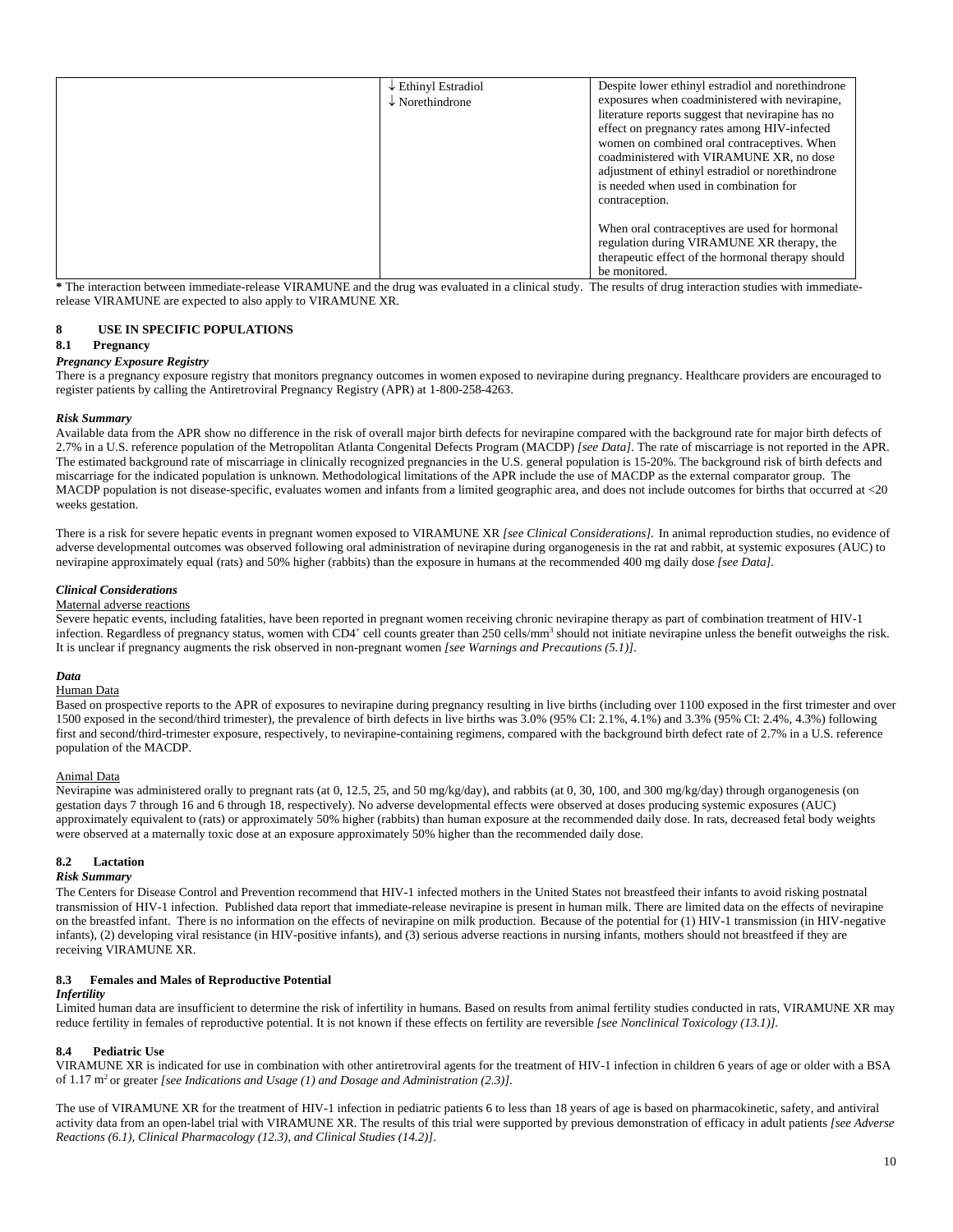VIRAMUNE XR is not recommended for children less than 6 years of age. Trial 1100.1518 did not provide sufficient pharmacokinetic data for children 3 to less than 6 years of age to support the use of VIRAMUNE XR in this age group. Furthermore, VIRAMUNE XR is not recommended for children less than 3 years of age because they are not able to swallow tablets.

#### **8.5 Geriatric Use**

Clinical studies of VIRAMUNE XR did not include sufficient numbers of subjects aged 65 and older to determine whether elderly subjects respond differently from younger subjects. In general, dose selection for an elderly patient should be cautious, reflecting the greater frequency of decreased hepatic, renal or cardiac function, and of concomitant disease or other drug therapy.

#### **8.6 Renal Impairment**

In subjects with renal impairment (mild, moderate or severe), there were no significant changes in the pharmacokinetics of nevirapine. Nevirapine is extensively metabolized by the liver and nevirapine metabolites are extensively eliminated by the kidney. Nevirapine metabolites may accumulate in patients receiving dialysis; however, the clinical significance of this accumulation is not known. No adjustment in nevirapine dosing is required in patients with CrCl greater than or equal to 20 mL per min. The pharmacokinetics of nevirapine have not been evaluated in patients with CrCl less than 20 mL per min. In patients undergoing chronic hemodialysis, an additional dose of immediate-release VIRAMUNE (200 mg) following each dialysis treatment is indicated *[see Dosage and Administration (2.5) and Clinical Pharmacology (12.3)]*. VIRAMUNE XR has not been studied in patients with renal dysfunction.

#### **8.7 Hepatic Impairment**

Because increased nevirapine levels and nevirapine accumulation may be observed in patients with serious liver disease, do not administer nevirapine to patients with moderate or severe (Child-Pugh Class B or C, respectively) hepatic impairment *[see Contraindications (4), Warnings and Precautions (5.1), and Clinical Pharmacology (12.3)]*. VIRAMUNE XR has not been evaluated in subjects with hepatic impairment.

#### **10 OVERDOSAGE**

There is no known antidote for nevirapine overdosage. Cases of immediate-release VIRAMUNE overdose at doses ranging from 800 to 1800 mg per day for up to 15 days have been reported. Patients have experienced events including edema, erythema nodosum, fatigue, fever, headache, insomnia, nausea, pulmonary infiltrates, rash, vertigo, vomiting and weight decrease. All events subsided following discontinuation of immediate-release VIRAMUNE.

#### **11 DESCRIPTION**

VIRAMUNE XR is the brand name for nevirapine extended-release tablets. Nevirapine is a non-nucleoside reverse transcriptase inhibitor (NNRTI) with activity against Human Immunodeficiency Virus Type 1 (HIV-1). Nevirapine is structurally a member of the dipyridodiazepinone chemical class of compounds.

The chemical name of nevirapine is 11-cyclopropyl-5, 11-dihydro-4-methyl-6H-dipyrido [3,2-b:2',3'-e][1,4] diazepin-6-one. Nevirapine is a white to off-white crystalline powder with the molecular weight of 266.30 and the molecular formula  $C_1$ <sub>5</sub>H<sub>14</sub>N<sub>4</sub>O. Nevirapine has the following structural formula:



VIRAMUNE XR Tablets are for oral administration. Each tablet contains 400 mg of nevirapine and the inactive ingredients lactose monohydrate, hypromellose, iron oxide, and magnesium stearate.

### **12 CLINICAL PHARMACOLOGY**

#### **12.1 Mechanism of Action**

Nevirapine is an antiretroviral drug *[see Microbiology (12.4)]*.

#### **12.3 Pharmacokinetics**

#### *Adults*

### Absorption and Bioavailability

The single-dose pharmacokinetics of VIRAMUNE XR was studied in 17 healthy volunteers. Nevirapine was absorbed with a median t<sub>max</sub> of approximately 24 hrs. The mean  $C_{\text{max}}$  and AUC<sub>0-∞</sub> of nevirapine were 2060 ng per mL and 161,000 ng\*hr/mL, respectively. The bioavailability of 400 mg of VIRAMUNE XR, relative to 400 mg of immediate-release VIRAMUNE, was approximately 75%.

The multiple-dose pharmacokinetics of VIRAMUNE XR was studied in 24 HIV-1 infected subjects who switched from chronic VIRAMUNE IR to VIRAMUNE XR. The mean nevirapine AUC<sub>0-24,ss</sub> and C<sub>min,ss</sub> after 19 days of VIRAMUNE XR dosing under fasted conditions were 82,000 ng\*hr/mL and 2920 ng per mL, respectively. When VIRAMUNE XR was administered under fed conditions, the mean nevirapine AUC<sub>0-24,ss</sub> and C<sub>min,ss</sub> were 96,700 ng\*hr/mL and 3150 ng per mL, respectively. The bioavailability of 400 mg of VIRAMUNE XR, relative to 400 mg of immediate-release VIRAMUNE, under fasted and fed conditions, was 80% and 94%, respectively. The difference in the bioavailability of nevirapine, when VIRAMUNE XR is dosed under fasted or fed conditions, is not considered clinically relevant. VIRAMUNE XR can be taken with or without food.

#### Distribution

Nevirapine is highly lipophilic and is essentially nonionized at physiologic pH. Following intravenous administration to healthy adults, the apparent volume of distribution (Vdss) of nevirapine was  $1.21 \pm 0.09$  L/kg, suggesting that nevirapine is widely distributed in humans. Nevirapine readily crosses the placenta and is also found in breast milk [see Use in Specific Populations (8.2)]. Nevirapine is about 60% bound to plasma proteins in the plasma concentration range of 1-10 mcg per mL.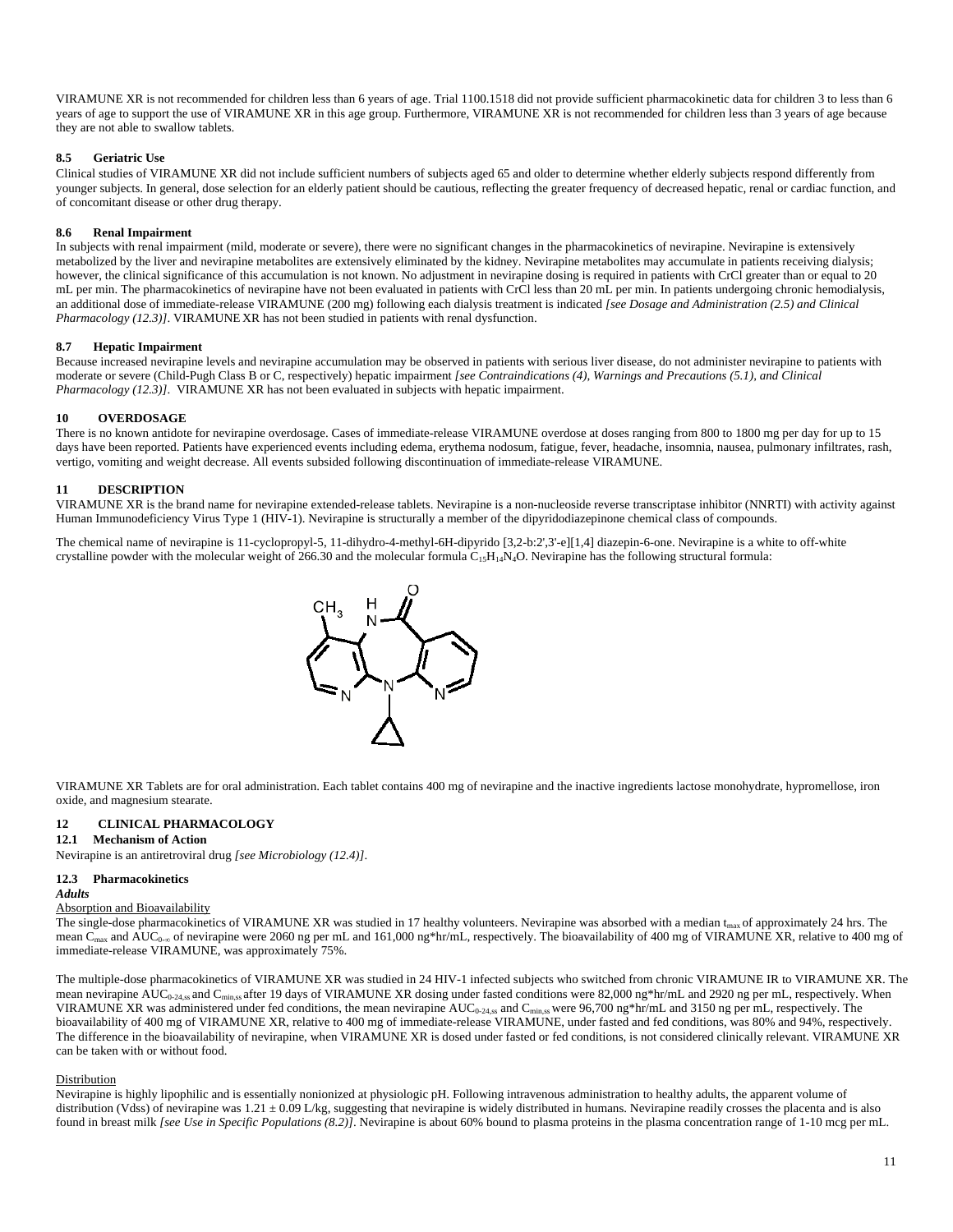Nevirapine concentrations in human cerebrospinal fluid (n=6) were 45%  $(\pm 5)$  of the concentrations in plasma; this ratio is approximately equal to the fraction not bound to plasma protein.

### Metabolism/Elimination

*In vivo* studies in humans and *in vitro* studies with human liver microsomes have shown that nevirapine is extensively biotransformed via cytochrome P450 (oxidative) metabolism to several hydroxylated metabolites. *In vitro* studies with human liver microsomes suggest that oxidative metabolism of nevirapine is mediated primarily by cytochrome P450 (CYP) isozymes from the CYP3A and CYP2B6 families, although other isozymes may have a secondary role. In a mass balance/excretion trial in eight healthy male volunteers dosed to steady state with immediate-release VIRAMUNE 200 mg given twice daily followed by a single 50 mg dose of  $^{14}$ C-nevirapine, approximately 91.4  $\pm$  10.5% of the radiolabeled dose was recovered, with urine (81.3  $\pm$  11.1%) representing the primary route of excretion compared to feces (10.1  $\pm$ 1.5%). Greater than 80% of the radioactivity in urine was made up of glucuronide conjugates of hydroxylated metabolites. Thus, cytochrome P450 metabolism, glucuronide conjugation, and urinary excretion of glucuronidated metabolites represent the primary route of nevirapine biotransformation and elimination in humans. Only a small fraction (less than 5%) of the radioactivity in urine (representing less than 3% of the total dose) was made up of parent compound; therefore, renal excretion plays a minor role in elimination of the parent compound.

Nevirapine is an inducer of hepatic cytochrome P450 (CYP) metabolic enzymes 3A and 2B6. Nevirapine induces CYP3A and CYP2B6 by approximately 20-25%, as indicated by erythromycin breath test results and urine metabolites. Autoinduction of CYP3A and CYP2B6 mediated metabolism leads to an approximately 1.5- to 2 fold increase in the apparent oral clearance of nevirapine as treatment continues from a single dose to two-to-four weeks of dosing with 200-400 mg per day of immediate-release VIRAMUNE. Autoinduction also results in a corresponding decrease in the terminal phase half-life of nevirapine in plasma, from approximately 45 hours (single dose) to approximately 25-30 hours following multiple dosing with 200-400 mg per day.

### *Specific Populations*

#### Renal Impairment

HIV-1 seronegative adults with mild (CrCl 50-79 mL per min; n=7), moderate (CrCl 30-49 mL per min; n=6), or severe (CrCl less than 30 mL per min; n=4) renal impairment received a single 200 mg dose of immediate-release VIRAMUNE in a pharmacokinetic trial. These subjects did not require dialysis. The trial included six additional subjects with renal failure requiring dialysis.

In subjects with renal impairment (mild, moderate or severe), there were no significant changes in the pharmacokinetics of nevirapine. However, subjects requiring dialysis exhibited a 44% reduction in nevirapine AUC over a one-week exposure period. There was also evidence of accumulation of nevirapine hydroxy-metabolites in plasma in subjects requiring dialysis. An additional 200 mg dose of immediate-release VIRAMUNE following each dialysis treatment is indicated *[see Dosage and Administration (2.5) and Use in Specific Populations (8.6)]*. VIRAMUNE XR has not been studied in patients with renal dysfunction.

### Hepatic Impairment

In a steady-state trial comparing 46 subjects with mild (n=17; expansion of some portal areas; Ishak Score 1-2), moderate (n=20; expansion of most portal areas with occasional portal-to-portal and portal-to-central bridging; Ishak Score 3-4), or severe (n=9; marked bridging with occasional cirrhosis without decompensation indicating Child-Pugh A; Ishak Score 5-6) fibrosis as a measure of hepatic impairment, the multiple dose pharmacokinetic disposition of nevirapine and its five oxidative metabolites were not altered. However, approximately 15% of these subjects with hepatic fibrosis had nevirapine trough concentrations above 9,000 mcg per mL (2-fold the usual mean trough). Therefore, patients with hepatic impairment should be monitored carefully for evidence of drug-induced toxicity *[see Warnings and Precautions (5.1)]*. The subjects studied were receiving antiretroviral therapy containing immediate-release VIRAMUNE 200 mg twice daily for at least 6 weeks prior to pharmacokinetic sampling, with a median duration of therapy of 3.4 years.

In a pharmacokinetic trial where HIV-1 negative cirrhotic subjects with mild (Child-Pugh A; n=6) or moderate (Child-Pugh B; n=4) hepatic impairment received a single 200 mg dose of immediate-release VIRAMUNE, a significant increase in the AUC of nevirapine was observed in one subject with Child-Pugh B and ascites suggesting that patients with worsening hepatic function and ascites may be at risk of accumulating nevirapine in the systemic circulation. Because nevirapine induces its own metabolism with multiple dosing, this single-dose trial may not reflect the impact of hepatic impairment on multiple-dose pharmacokinetics.

Do not administer nevirapine to patients with moderate or severe (Child-Pugh Class B or C, respectively) hepatic impairment *[see Contraindications (4), Warnings and Precautions (5.1), and Use in Specific Populations (8.7)]*. VIRAMUNE XR has not been evaluated in patients with hepatic impairment.

#### Gender

In the multinational 2NN trial of immediate-release VIRAMUNE, a population pharmacokinetic substudy of 1077 subjects was performed that included 391 females. Female subjects showed a 13.8% lower clearance of nevirapine than did men. Since neither body weight nor Body Mass Index (BMI) had an influence on the clearance of nevirapine, the effect of gender cannot solely be explained by body size.

The effects of gender on the pharmacokinetics of VIRAMUNE XR have been investigated in Trial 1100.1486. Female subjects tend to have higher (approximately 20 - 30%) trough concentrations in both VIRAMUNE XR and immediate-release VIRAMUNE treatment groups.

#### Race

An evaluation of nevirapine plasma concentrations (pooled data from several clinical trials) from HIV-1-infected subjects (27 Black, 24 Hispanic, 189 Caucasian) revealed no marked difference in nevirapine steady-state trough concentrations (median  $C_{\text{miss}} = 4.7$  mcg per mL Black, 3.8 mcg per mL Hispanic, 4.3 mcg per mL Caucasian) with long-term treatment with immediate-release VIRAMUNE at 400 mg per day. However, the pharmacokinetics of nevirapine have not been evaluated specifically for the effects of ethnicity.

Black subjects (n=80/group) in Trial 1100.1486 showed approximately 30% to 35% higher trough concentrations than Caucasian subjects (250-325 subjects/group) in both immediate-release VIRAMUNE and VIRAMUNE XR treatment groups over 96 weeks of treatment at 400 mg per day.

#### Geriatric Patients

Nevirapine pharmacokinetics in HIV-1-infected adults do not appear to change with age (range 18 to 68 years); however, nevirapine has not been extensively evaluated in patients beyond the age of 65 years *[see Use in Specific Populations (8.5)]*.

#### Pediatric Patients

The pharmacokinetics of VIRAMUNE XR were assessed in HIV-1 infected children 3 to less than 18 years of age. Children enrolled received weight or body surface area dose-adjusted immediate-release VIRAMUNE in combination with other antiretrovirals for a minimum of 18 weeks and then were switched to VIRAMUNE XR tablets in combination with other antiretrovirals for 10 days, after which steady-state pharmacokinetic parameters were determined.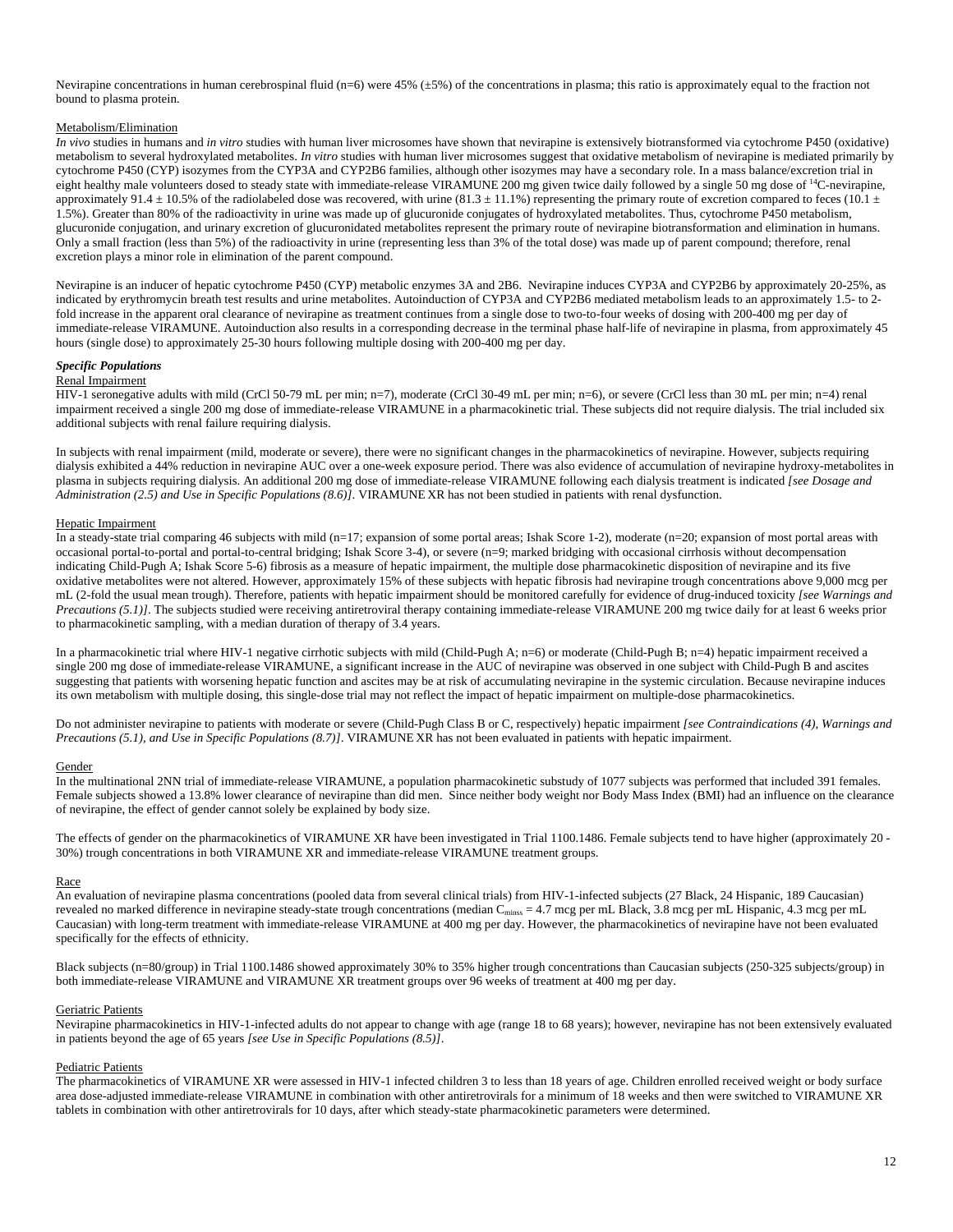Overall, the mean systemic nevirapine exposures in children 6 to less than 18 years of age following administration of VIRAMUNE XR and immediate-release VIRAMUNE were similar. Based on intensive PK data (N=17), the observed geometric mean ratios of VIRAMUNE XR to immediate-release VIRAMUNE were approximately 97% for C<sub>min,ss</sub> and 94% for AUC<sub>ss</sub> with 90% confidence intervals within 80% to 125%; the ratio for C<sub>max,ss</sub> was lower and consistent with a once daily extended-release dosage form.

Trial 1100.1518 did not provide sufficient pharmacokinetic data for children 3 to less than 6 years of age to support the use of VIRAMUNE XR in this age group.

### *Drug Interactions [see Drug Interactions (7)]*

Nevirapine induces hepatic cytochrome P450 metabolic isoenzymes 3A and 2B6. Co-administration of VIRAMUNE XR and drugs primarily metabolized by CYP3A or CYP2B6 may result in decreased plasma concentrations of these drugs and attenuate their therapeutic effects.

While primarily an inducer of cytochrome P450 3A and 2B6 enzymes, nevirapine may also inhibit this system. Among human hepatic cytochrome P450s, nevirapine was capable *in vitro* of inhibiting the 10-hydroxylation of (R)-warfarin (CYP3A). The estimated K<sub>i</sub> for the inhibition of CYP3A was 270 micromolar, a concentration that is unlikely to be achieved in patients as the therapeutic range is less than 25 micromolar. Therefore, nevirapine may have minimal inhibitory effect on other substrates of CYP3A.

Nevirapine does not appear to affect the plasma concentrations of drugs that are substrates of other CYP450 enzyme systems, such as 1A2, 2D6, 2A6, 2E1, 2C9, or 2C19.

Table 4 (see below) contains the results of drug interaction trials performed with immediate-release VIRAMUNE and other drugs likely to be co-administered. The effects of nevirapine on the AUC,  $C_{\text{max}}$ , and  $C_{\text{min}}$  of co-administered drugs are summarized. Results of drug interaction studies with immediate-release VIRAMUNE are expected to also apply to VIRAMUNE XR.

#### **Table 4 Drug Interactions: Changes in Pharmacokinetic Parameters for Co-administered Drug in the Presence of Immediate-Release VIRAMUNE (All interaction studies were conducted in HIV-1 positive subjects)**

| <b>Co-administered Drug</b>          | Dose of Co-<br>administered<br><b>Drug</b>                                                | Dose Regimen of immediate-<br>release VIRAMUNE                                         | $\mathbf n$            | % Change of Co-administered Drug Pharmacokinetic Parameters<br>(90% CI)            |                                                                                                  |                                                                                      |
|--------------------------------------|-------------------------------------------------------------------------------------------|----------------------------------------------------------------------------------------|------------------------|------------------------------------------------------------------------------------|--------------------------------------------------------------------------------------------------|--------------------------------------------------------------------------------------|
| <b>Antiretrovirals</b>               |                                                                                           |                                                                                        |                        | <b>AUC</b>                                                                         | $C_{max}$                                                                                        | $C_{\min}$                                                                           |
| Atazanavir/Ritonavir <sup>a, d</sup> | 300/100 mg QD<br>day $4-13$ , then<br>$400/100$ mg<br>QD, day 14-23                       | 200 mg BID day 1-23. Subjects<br>were treated with nevirapine<br>prior to trial entry. | 23                     | Atazanavir<br>300/100 mg<br>$\downarrow$ 42<br>$(\sqrt{52} \text{ to } \sqrt{29})$ | Atazanavir<br>300/100 mg<br>$\downarrow$ 28<br>$(\sqrt{40} \text{ to } \sqrt{14})$               | Atazanavir<br>$300/100$ mg<br>$\downarrow$ 72<br>$(\sqrt{80} \text{ to } \sqrt{60})$ |
|                                      |                                                                                           |                                                                                        |                        | Atazanavir<br>400/100 mg<br>$\downarrow$ 19<br>$(\sqrt{35} \text{ to } \hat{1}2)$  | Atazanavir<br>400/100 mg<br>$\uparrow$ <sub>2</sub><br>$(\downarrow 15 \text{ to } \uparrow 24)$ | Atazanavir<br>400/100 mg<br>$\downarrow$ 59<br>$(\sqrt{73} \text{ to } \sqrt{40})$   |
| Darunavir/Ritonavir <sup>e</sup>     | 400/100 mg<br><b>BID</b>                                                                  | 200 mg BID                                                                             | 8                      | $\uparrow$ 24<br>$(\downarrow$ 3 to $\uparrow$ 57)                                 | $\uparrow$ 40<br>$(\uparrow$ 14 to $\uparrow$ 73)                                                | $\uparrow$ <sub>2</sub><br>$(\downarrow$ 21 to $\uparrow$ 32)                        |
| Didanosine                           | 100-150 mg<br><b>BID</b>                                                                  | 200 mg QD x 14 days; 200 mg<br>BID x 14 days                                           | 18                     | $\Leftrightarrow$                                                                  | $\Leftrightarrow$                                                                                | ş                                                                                    |
| Efavirenz <sup>a</sup>               | 600 mg QD                                                                                 | 200 mg QD x 14 days; 400 mg<br>OD x 14 days                                            | 17                     | $\downarrow$ 28<br>$(\sqrt{34} \text{ to } \sqrt{14})$                             | $\downarrow$ 12<br>$(\downarrow 23 \text{ to } \uparrow 1)$                                      | $\downarrow$ 32<br>$(\sqrt{35} \text{ to } \sqrt{19})$                               |
| Fosamprenavir                        | 1400 mg BID                                                                               | 200 mg BID. Subjects were<br>treated with nevirapine prior to<br>trial entry.          | 17                     | $\downarrow$ 33<br>$(\sqrt{45} \text{ to } \sqrt{20})$                             | $\downarrow$ 25<br>$(\downarrow$ 37 to $\downarrow$ 10)                                          | $\sqrt{35}$<br>$(\sqrt{50} \text{ to } \sqrt{15})$                                   |
| Fosamprenavir/<br>Ritonavir          | 700/100 mg<br><b>BID</b>                                                                  | 200 mg BID. Subjects were<br>treated with nevirapine prior to<br>trial entry.          | 17                     | $\downarrow$ 11<br>$(\sqrt{23} \text{ to } \hat{13})$                              | $\Leftrightarrow$                                                                                | $\downarrow$ 19<br>$(\sqrt{32} \text{ to } \sqrt{4})$                                |
| Indinavir <sup>a</sup>               | 800 mg q8H                                                                                | 200 mg QD x 14 days; 200 mg<br>BID x 14 days                                           | 19                     | $\downarrow$ 31<br>$(\sqrt{39} \text{ to } \sqrt{22})$                             | $\downarrow$ 15<br>$(\sqrt{24} \text{ to } \sqrt{4})$                                            | $\downarrow$ 44<br>$(\sqrt{53} \text{ to } \sqrt{33})$                               |
| Lopinavira, b                        | $300/75$ mg/m <sup>2</sup><br>$\overline{\text{ (lopinavir)}}$<br>ritonavir) <sup>b</sup> | 7 mg/kg or 4 mg/kg QD x 2<br>weeks: BID x 1 week                                       | 12,<br>15 <sup>c</sup> | $\downarrow$ 22<br>$(\sqrt{44} \text{ to } \uparrow 9)$                            | $\downarrow$ 14<br>$(\sqrt{36} \text{ to } \hat{16})$                                            | $\downarrow$ 55<br>$(\sqrt{75} \text{ to } \sqrt{19})$                               |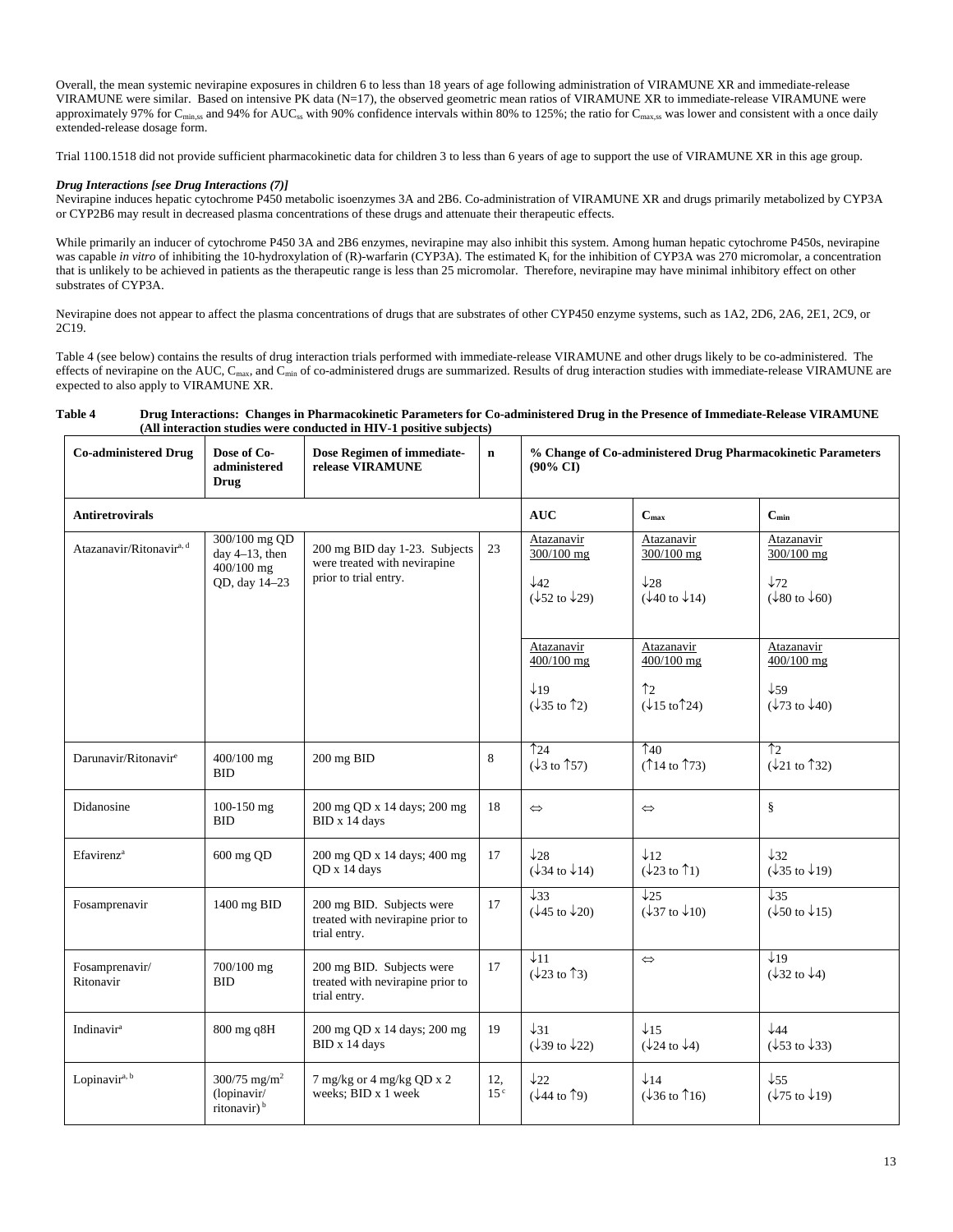| Lopinavir <sup>a</sup>                 | 400/100 mg<br>BID (lopinavir/<br>ritonavir)              | 200 mg QD x 14 days; 200 mg<br>$BID > 1$ year    | 22,<br>19 <sup>c</sup> | $\downarrow$ 27<br>$(\sqrt{47} \text{ to } \sqrt{2})$                                                                                                                                                                                                                                                                                                                         | $\downarrow$ 19<br>$(\sqrt{38} \text{ to } \uparrow 5)$ | $\downarrow$ 51<br>$(\sqrt{72} \text{ to } \sqrt{26})$  |
|----------------------------------------|----------------------------------------------------------|--------------------------------------------------|------------------------|-------------------------------------------------------------------------------------------------------------------------------------------------------------------------------------------------------------------------------------------------------------------------------------------------------------------------------------------------------------------------------|---------------------------------------------------------|---------------------------------------------------------|
| Maraviroc <sup>f</sup>                 | 300 mg SD                                                | 200 mg BID                                       | 8                      | $\uparrow$ 1<br>$(\downarrow$ 35 to $\uparrow$ 55)                                                                                                                                                                                                                                                                                                                            | $\uparrow$ 54<br>$(\sqrt{6} \text{ to } \uparrow 151)$  | $\Leftrightarrow$                                       |
| Nelfinavir <sup>a</sup>                | 750 mg TID                                               | 200 mg QD x 14 days; 200 mg<br>BID x 14 days     | 23                     | $\Leftrightarrow$                                                                                                                                                                                                                                                                                                                                                             | $\Leftrightarrow$                                       | $\downarrow$ 32<br>$(\sqrt{50} \text{ to } \uparrow 5)$ |
| Nelfinavir-<br>M8 metabolite           |                                                          |                                                  |                        | $\downarrow$ 62<br>$(\sqrt[1]{70}$ to $\sqrt[1]{53})$                                                                                                                                                                                                                                                                                                                         | $\downarrow$ 59<br>$(\sqrt{68} \text{ to } \sqrt{48})$  | $\downarrow$ 66<br>$(\sqrt{74} \text{ to } \sqrt{55})$  |
| Ritonavir                              | 600 mg BID                                               | 200 mg QD x 14 days; 200 mg<br>BID x 14 days     | 18                     | $\Leftrightarrow$                                                                                                                                                                                                                                                                                                                                                             | $\Leftrightarrow$                                       | $\Leftrightarrow$                                       |
| Stavudine                              | 30-40 mg BID                                             | 200 mg QD x 14 days; 200 mg<br>BID x 14 days     | 22                     | $\Leftrightarrow$                                                                                                                                                                                                                                                                                                                                                             | $\Leftrightarrow$                                       | ş                                                       |
| Zalcitabine                            | $0.125 - 0.25$ mg<br><b>TID</b>                          | 200 mg QD x 14 days; 200 mg<br>BID x 14 days     | 6                      | $\Leftrightarrow$                                                                                                                                                                                                                                                                                                                                                             | $\Leftrightarrow$                                       | ş                                                       |
| Zidovudine                             | $100-200$ mg<br>TID                                      | 200 mg QD x 14 days; 200 mg<br>BID x 14 days     | 11                     | $\downarrow$ 28<br>$(\downarrow 40 \text{ to } \downarrow 4)$                                                                                                                                                                                                                                                                                                                 | $\downarrow$ 30<br>$(\sqrt{51} \text{ to } \hat{1}14)$  | ş                                                       |
| <b>Other Medications</b>               |                                                          |                                                  |                        | <b>AUC</b>                                                                                                                                                                                                                                                                                                                                                                    | $\mathbf{C}_{\max}$                                     | $\mathbf{C}_{\min}$                                     |
| Clarithromycin <sup>a</sup>            | 500 mg BID                                               | 200 mg QD x 14 days; 200 mg<br>BID x 14 days     | 15                     | $\downarrow$ 31<br>$(\downarrow$ 38 to $\downarrow$ 24)                                                                                                                                                                                                                                                                                                                       | $\downarrow$ 23<br>$(\sqrt{31} \text{ to } \sqrt{14})$  | $\downarrow$ 56<br>$(\sqrt[1]{70}$ to $\sqrt[1]{36}$ )  |
| Metabolite<br>14-OH-clarithromycin     |                                                          |                                                  |                        | $\uparrow$ 42<br>$(\uparrow 16 \text{ to } \uparrow 73)$                                                                                                                                                                                                                                                                                                                      | $\uparrow$ 47<br>$($ 121 to 180)                        | $\Leftrightarrow$                                       |
| Ethinyl Estradiol <sup>a</sup><br>and  | $0.035$ mg<br>(as Ortho-<br>Novum $\mathfrak{B}$ 1/35)   | 200 mg QD x 14 days; 200 mg<br>BID x 14 days     | 10                     | $\downarrow$ 20<br>$(\sqrt{33} \text{ to } \sqrt{3})$                                                                                                                                                                                                                                                                                                                         | $\Leftrightarrow$                                       | ş                                                       |
| Norethindrone <sup>a</sup>             | $1 \text{ mg}$<br>(as Ortho-<br>Novum <sup>®</sup> 1/35) |                                                  |                        | $\downarrow$ 19<br>$(\downarrow 30 \text{ to } \downarrow 7)$                                                                                                                                                                                                                                                                                                                 | $\times$ 16<br>$(\sqrt{27} \text{ to } \sqrt{3})$       | $\S$                                                    |
| Depomedroxy-<br>Progesterone Acetate   | 150 mg every 3<br>months                                 | 200 mg QD x 14 days; 200 mg<br>BID x 14 days     | 32                     | $\Leftrightarrow$                                                                                                                                                                                                                                                                                                                                                             | $\Leftrightarrow$                                       | $\Leftrightarrow$                                       |
| Fluconazole                            | 200 mg QD                                                | 200 mg QD x 14 days; 200 mg<br>BID x 14 days     | 19                     | $\Leftrightarrow$                                                                                                                                                                                                                                                                                                                                                             | $\Leftrightarrow$                                       | $\Leftrightarrow$                                       |
| Ketoconazole <sup>a</sup>              | 400 mg QD                                                | 200 mg QD x 14 days; 200 mg<br>BID x 14 days     | 21                     | $\downarrow$ 72<br>$(\downarrow 80 \text{ to } \downarrow 60)$                                                                                                                                                                                                                                                                                                                | $\sqrt{44}$<br>$(\sqrt{58} \text{ to } \sqrt{27})$      | $\S$                                                    |
| Methadone <sup>a</sup>                 | Individual<br><b>Subject Dosing</b>                      | 200 mg QD x 14 days; 200 mg<br>$BID \geq 7$ days | 9                      | In a controlled pharmacokinetic trial with 9 subjects receiving chronic<br>methadone to whom steady-state nevirapine therapy was added, the<br>clearance of methadone was increased by 3-fold, resulting in symptoms<br>of withdrawal, requiring dose adjustments in 10 mg segments, in 7 of<br>the 9 subjects. Methadone did not have any effect on nevirapine<br>clearance. |                                                         |                                                         |
| Rifabutin <sup>a</sup>                 | 150 or 300 mg<br>QD                                      | 200 mg QD x 14 days; 200 mg<br>BID x 14 days     | 19                     | 17<br>$(\downarrow$ 2 to $\uparrow$ 40)                                                                                                                                                                                                                                                                                                                                       | 128<br>(19 to 151)                                      | $\Leftrightarrow$                                       |
| Metabolite<br>25-O-desacetyl-rifabutin |                                                          |                                                  |                        | $\uparrow$ 24<br>$(\downarrow 16 \text{ to } \uparrow 84)$                                                                                                                                                                                                                                                                                                                    | 129<br>$(\downarrow$ 2 to $\uparrow$ 68)                | 122<br>$(\sqrt{14} \text{ to } \uparrow 74)$            |
| Rifampin <sup>a</sup>                  | 600 mg QD                                                | 200 mg QD x 14 days; 200 mg<br>BID x 14 days     | 14                     | $\uparrow$ 11<br>$(\downarrow 4$ to $\uparrow$ 28)                                                                                                                                                                                                                                                                                                                            | $\Leftrightarrow$                                       | ş                                                       |

 $\S = C_{\text{min}}$  below detectable level of the assay  $\uparrow$  = Increase,  $\downarrow$  = Decrease,  $\Leftrightarrow$  = No Effect

<sup>a</sup> For information regarding clinical recommendations, [see Drug Interactions (7)].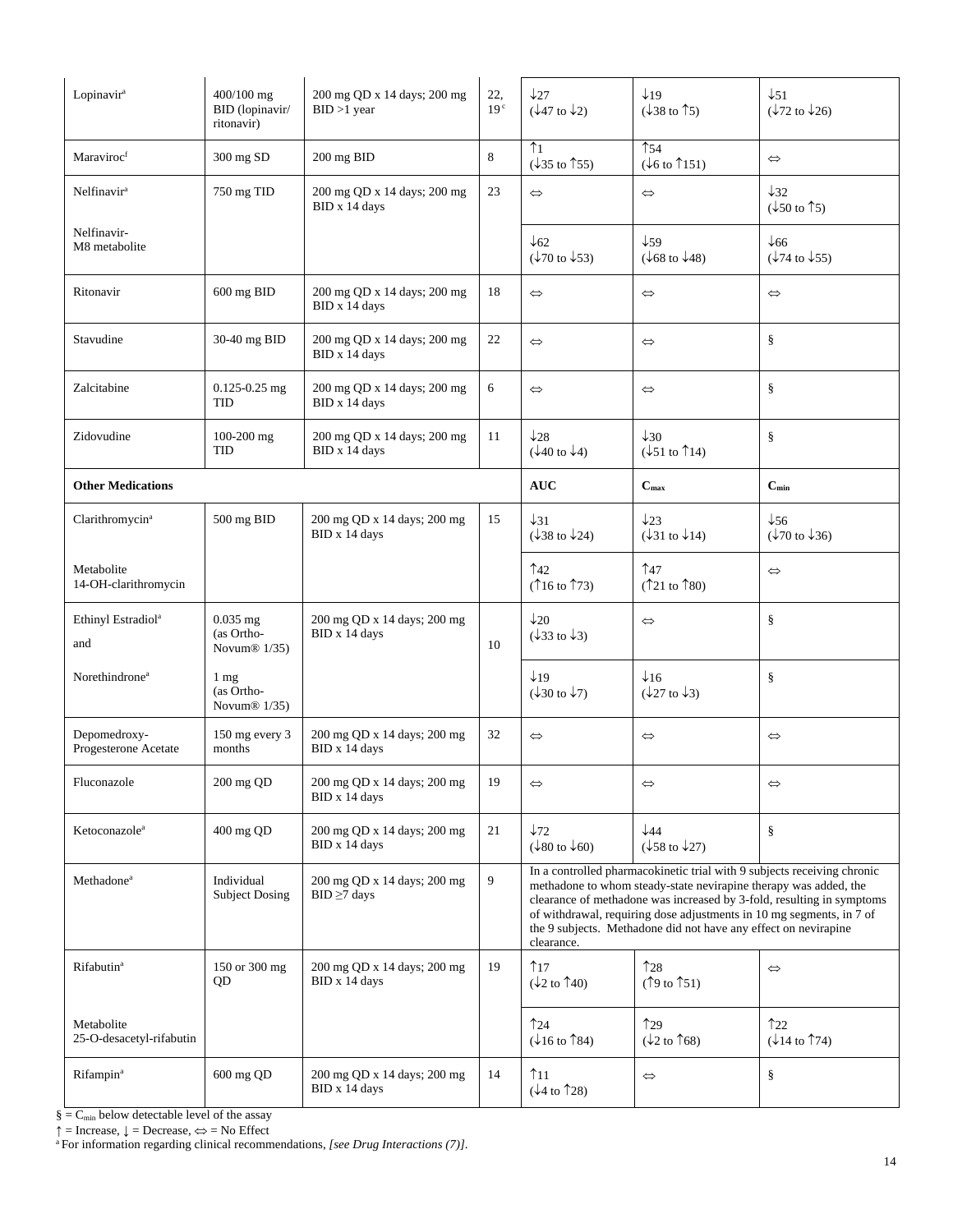b Pediatric subjects ranging in age from 6 months to 12 years.

<sup>c</sup> Parallel group design; n for VIRAMUNE+lopinavir/ritonavir, n for lopinavir/ritonavir alone.

 $d$  Parallel group design; n=23 for atazanavir/ritonavir + nevirapine, n=22 for atazanavir/ritonavir without nevirapine. Changes in atazanavir PK are relative to atazanavir/ritonavir 300/100 mg alone.

Based on between-trial comparison.

f Based on historical controls.

Because of the design of the drug interaction trials (addition of 28 days of VIRAMUNE therapy to existing HIV-1 therapy), the effect of the concomitant drug on plasma nevirapine steady-state concentrations was estimated by comparison to historical controls.

Administration of rifampin had a clinically significant effect on nevirapine pharmacokinetics, decreasing AUC and C<sub>max</sub> by greater than 50%. Administration of fluconazole resulted in an approximate 100% increase in nevirapine exposure, based on a comparison to historic data *[see Drug Interactions (7)]*. The effect of other drugs listed in Table 4 on nevirapine pharmacokinetics was not significant. No significant interaction was observed when tipranavir was co-administered with low-dose ritonavir and nevirapine.

#### **12.4 Microbiology**

#### *Mechanism of Action*

Nevirapine is a non-nucleoside reverse transcriptase inhibitor (NNRTI) of HIV-1. Nevirapine binds directly to reverse transcriptase (RT) and blocks the RNAdependent and DNA-dependent DNA polymerase activities by causing a disruption of the enzyme's catalytic site. The activity of nevirapine does not compete with template or nucleoside triphosphates. HIV-2 RT and eukaryotic DNA polymerases (such as human DNA polymerases  $\alpha$ ,  $\beta$ ,  $\gamma$ , or  $\delta$ ) are not inhibited by nevirapine.

#### *Antiviral Activity*

The antiviral activity of nevirapine has been measured in a variety of cell lines including peripheral blood mononuclear cells, monocyte-derived macrophages, and lymphoblastoid cell lines. In an assay using human embryonic kidney 293 cells, the median EC<sub>50</sub> value (50% inhibitory concentration) of nevirapine was 90 nM against a panel of 2923 wild-type isolates of HIV-1 that were primarily (93%) clade B clinical isolates from the United States. The 99<sup>th</sup> percentile EC<sub>50</sub> value was 470 nM in this trial. The median EC<sub>50</sub> value was 63 nM (range 14-302 nM, n=29) against clinical isolates of HIV-1 clades A, B, C, D, F, G, and H, and circulating recombinant forms CRF01\_AE, CRF02\_AG and CRF12\_BF. Nevirapine had no antiviral activity in cell culture against group O HIV-1 isolates (n=3) or HIV-2 isolates (n=3) replicating in cord blood mononuclear cells. Nevirapine in combination with efavirenz exhibited strong antagonistic anti-HIV-1 activity in cell culture and was additive to antagonistic with the protease inhibitor ritonavir or the fusion inhibitor enfuvirtide. The anti-HIV-1 activity of nevirapine was not antagonistic in combination with the NRTIs abacavir, didanosine, emtricitabine, lamivudine, stavudine, tenofovir and zidovudine, and the protease inhibitors amprenavir, atazanavir, indinavir, lopinavir, nelfinavir, saquinavir and tipranavir. The anti-HIV-1 activity of nevirapine was antagonized by the anti-HBV drug adefovir and by the anti-HCV drug ribavirin in cell culture.

#### *Resistance*

HIV-1 isolates with reduced susceptibility (100- to 250-fold) to nevirapine emerge in cell culture. Genotypic analysis showed mutations in the HIV-1 RT gene encoding Y181C and/or V106A substitutions depending upon the virus strain and cell line employed. Time to emergence of nevirapine resistance in cell culture was not altered when selection included nevirapine in combination with several other NNRTIs.

Phenotypic and genotypic changes in HIV-1 isolates from treatment-naïve subjects receiving either nevirapine (n=24) or nevirapine and zidovudine (n=14) were monitored in Phase 1 and 2 trials ranging from 1 to 12 weeks or longer. After 1 week of nevirapine monotherapy, isolates from 3/3 subjects had decreased susceptibility to nevirapine in cell culture. One or more of the RT mutations resulting in amino acid substitutions K103N, V106A, V108I, Y181C, Y188C, and G190A were detected in HIV-1 isolates from some subjects as early as 2 weeks after therapy initiation. By week eight of nevirapine monotherapy, 100% of the subjects tested (n=24) had HIV-1 isolates with a greater than 100-fold decrease in susceptibility to nevirapine in cell culture compared to baseline and had one or more of the nevirapine RT resistance-associated substitutions. Nineteen (80%) of these subjects had isolates with Y181C substitutions regardless of dose.

Genotypic analysis of isolates from antiretroviral-naïve subjects experiencing virologic failure (n=71) receiving nevirapine once daily (n=25) or twice daily (n=46) in combination with lamivudine and stavudine (trial 2NN) for 48 weeks showed that isolates from 8/25 and 23/46 subjects, respectively, contained one or more of the following NNRTI resistance-associated substitutions: Y181C, K101E, G190A/S, K103N, V106A/M, V108I, Y188C/L, A98G, F227L, and M230L.

For trial 1100.1486, genotypic analysis was performed for baseline and on-therapy isolates from 23 and 34 subjects who experienced virologic failure in the VIRAMUNE XR and immediate-release VIRAMUNE treatment group, respectively. Nevirapine resistance-associated substitutions developed in the on-therapy isolates of 78% (18/23) of the subjects who had virologic failures in the VIRAMUNE XR treatment group and 88% (30/34) of the subjects in the immediate-release VIRAMUNE treatment group, respectively. The Y181C nevirapine resistance-associated substitution was found alone or in combination with other nevirapine resistance-associated substitutions (K101E, K103N, V106A, V108I, V179D/E/I, Y188 C/F/H/L/N, G190A, P225H, F227L, M230L) in isolates from 14 subjects failing VIRAMUNE XR treatment and 25 subjects failing immediate-release VIRAMUNE treatment. On-therapy isolates from 1 subject in VIRAMUNE XR treatment group developed a novel amino acid substitution Y181I and isolates from another subject in the immediate-release VIRAMUNE treatment group developed a novel amino acid substitution Y188N. Phenotypic analysis showed that Y188N and Y181I substitutions conferred 103- and 22-fold reductions in susceptibility to nevirapine, respectively.

#### *Cross-resistance*

Rapid emergence of HIV-1 strains which are cross-resistant to NNRTIs has been observed in cell culture. Nevirapine-resistant HIV-1 isolates were cross-resistant to the NNRTIs efavirenz and etravirine. The Y188N conferred a 7-fold reduction in susceptibility to efavirenz but showed no decrease in susceptibility to etravirine. Similarly, the Y181I substitution reduced susceptibility to etravirine 8-fold, but did not reduce susceptibility to efavirenz. However, nevirapine-resistant isolates were susceptible to the NRTI ZDV. Similarly, ZDV-resistant isolates were susceptible to nevirapine in cell culture.

### **13 NONCLINICAL TOXICOLOGY**

### **13.1 Carcinogenesis, Mutagenesis, Impairment of Fertility**

#### *Carcinogenesis*

Long**-**term carcinogenicity studies in mice and rats were carried out with nevirapine. Mice were dosed with 0, 50, 375 or 750 mg/kg/day for two years. Hepatocellular adenomas and carcinomas were increased at all doses in males and at the two high doses in females. In studies in which rats were administered nevirapine at doses of 0, 3.5, 17.5 or 35 mg/kg/day for two years, an increase in hepatocellular adenomas was seen in males at all doses and in females at the high dose. The systemic exposure (based on AUCs) at all doses in the two animal studies was lower than that measured in humans at the 200 mg twice daily dose of immediate-release VIRAMUNE. The mechanism of the carcinogenic potential is unknown.

#### *Mutagenesis*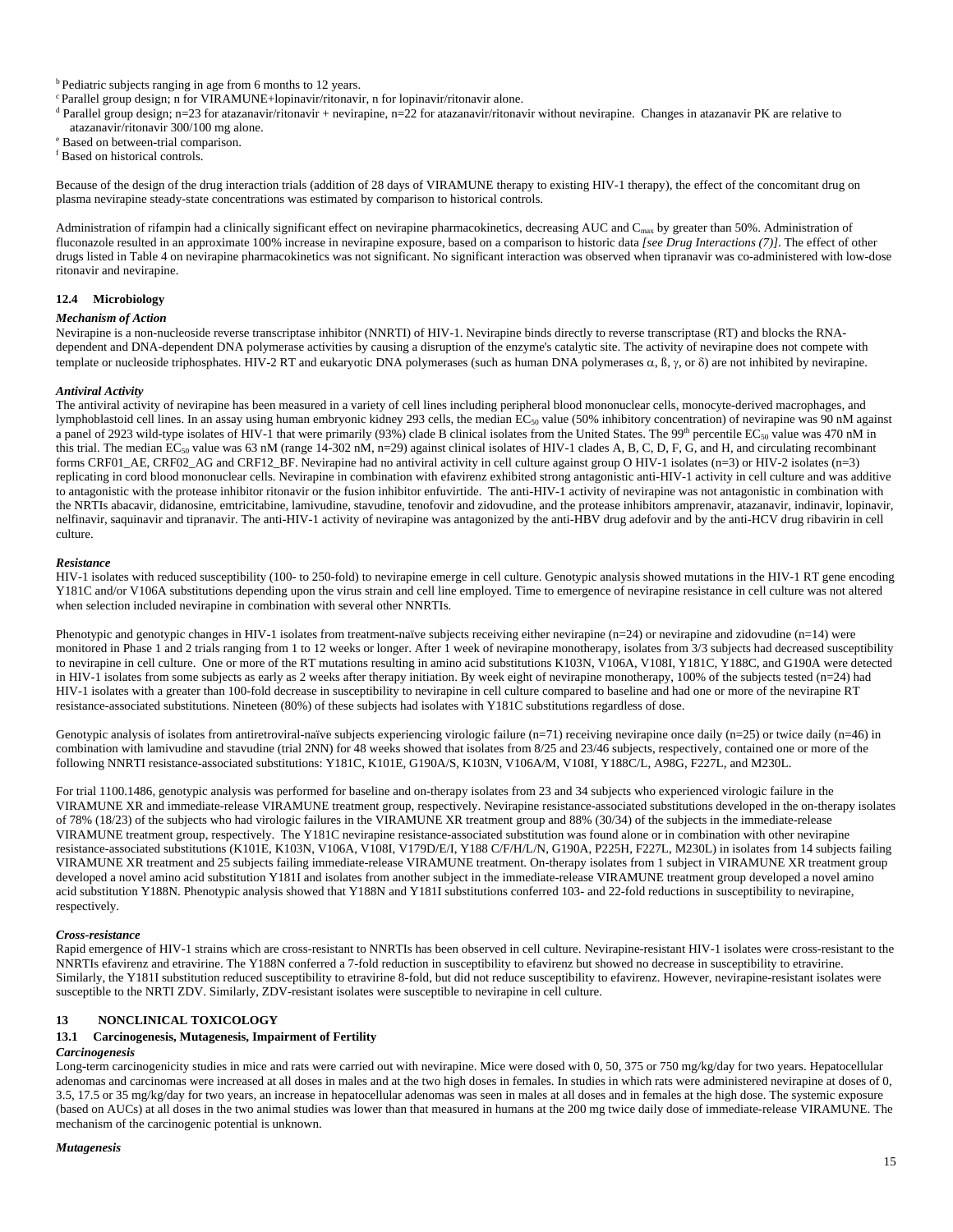However, in genetic toxicology assays, nevirapine showed no evidence of mutagenic or clastogenic activity in a battery of *in vitro* and *in vivo* studies. These included microbial assays for gene mutation (Ames: Salmonella strains and *E. coli*), mammalian cell gene mutation assay (CHO/HGPRT), cytogenetic assays using a Chinese hamster ovary cell line and a mouse bone marrow micronucleus assay following oral administration. Given the lack of genotoxic activity of nevirapine, the relevance to humans of hepatocellular neoplasms in nevirapine-treated mice and rats is not known.

### *Impairment of Fertility*

In reproductive toxicology studies, evidence of impaired fertility was seen in female rats at doses providing systemic exposure, based on AUC, approximately equivalent to that provided with the recommended clinical dose.

## **13.2 Animal Toxicology and/or Pharmacology**

Animal studies have shown that nevirapine is widely distributed to nearly all tissues and readily crosses the blood-brain barrier.

### **14 CLINICAL STUDIES**

#### **14.1 Adult Patients**

The clinical efficacy of VIRAMUNE XR is based on 96-week data from an ongoing, randomized, double-blind, double-dummy Phase 3 trial (Trial 1100.1486, VERxVE) in treatment-naïve subjects and on 48-week data in an ongoing, randomized, open-label trial in subjects who switched from immediate-release VIRAMUNE tablets administered twice daily to VIRAMUNE XR tablets administered once daily (Trial 1100.1526, TRANxITION).

#### *Treatment-naïve Subjects*

Trial 1100.1486 (VERxVE) is a Phase 3 trial in which treatment-naïve subjects received immediate-release VIRAMUNE 200 mg once daily for 14 days and then were randomized to receive either immediate-release VIRAMUNE 200 mg twice daily or VIRAMUNE XR 400 mg once daily. All subjects received tenofovir + emtricitabine as background therapy. Randomization was stratified by screening HIV-1 RNA level (less than or equal to 100,000 copies per mL and greater than 100,000 copies per mL). Subject demographic and baseline disease characteristics were balanced between the two treatment groups. With respect to demographics: 85% of the subjects were male, 75% were white, 20% were black, and approximately 29% were from North America. With respect to baseline disease characteristics: mean viral load was 4.7 log<sub>10</sub> copies per mL, mean CD4<sup>+</sup> cell count was 228 cells/mm<sup>3</sup> and 73% of subjects had clade B HIV-1 subtype. Approximately two-thirds of the subjects had a baseline HIV-RNA level of less than or equal to 100,000 copies per mL.

Table 5 describes week 96 outcomes in the Trial 1100.1486 (VERxVE). These outcomes include all subjects who were randomized after the 14 day lead-in with immediate-release VIRAMUNE and received at least one dose of blinded study medication.

### **Table 5 Outcomes at Week 96 in Trial 1100.1486**

|                                                              | Week 96                  |                    |  |
|--------------------------------------------------------------|--------------------------|--------------------|--|
|                                                              | <b>VIRAMUNE</b>          | <b>VIRAMUNE XR</b> |  |
|                                                              | <b>Immediate-Release</b> | $N = 505$          |  |
|                                                              | $N = 506$                |                    |  |
| Virologic Success - HIV RNA $<$ 50 copies/mL                 | 67%                      | 69%                |  |
| Virologic Failure #                                          | 18%                      | 17%                |  |
| No Virologic Data at Week 96 Window                          |                          |                    |  |
| Reasons                                                      |                          |                    |  |
| Discontinued trial/study drug due to adverse event or death* | 10%                      | 8%                 |  |
| Discontinued trial/study drug for other reasons**            | 5%                       | 5%                 |  |
| Missing data during window but on trial                      | ${<}1\%$                 | 1%                 |  |
|                                                              |                          |                    |  |

#Includes subjects who changed optimized background therapy (OBT) to new class or changed OBT not permitted per protocol or due to lack of efficacy prior to Week 96, subjects who discontinued prior to Week 96 for lack or loss of efficacy and subjects with HIV RNA greater than or equal to 50 copies/mL in the Week 96 window. \*Includes subjects who discontinued due to adverse events or death at any time point from Day 1 through the Week 96 window if this resulted in no virologic data on treatment during the specified window.

\*\*Other includes: withdrew consent, lost to follow-up, moved away, etc.

At 96 weeks, mean change from baseline in CD4<sup>+</sup> cell count adjusting for baseline HIV-1 viral load stratum was 222 cells/mm<sup>3</sup> and 244 cells/mm<sup>3</sup> for the groups receiving immediate-release VIRAMUNE and VIRAMUNE XR, respectively.

#### *Subjects Switching from Immediate-release VIRAMUNE to VIRAMUNE XR*

Trial 1100.1526 (TRANxITION) is a Phase 3 trial to evaluate safety and antiviral activity of switching from immediate-release VIRAMUNE to VIRAMUNE XR. In this open-label trial, 443 subjects already on an antiviral regimen containing immediate-release VIRAMUNE 200 mg twice daily with HIV-1 RNA less than 50 copies per mL were randomized in a 2:1 ratio to VIRAMUNE XR 400 mg once daily or immediate-release VIRAMUNE 200 mg twice daily. Approximately half of the subjects had tenofovir+emtricitabine as their background therapy, with the remaining subjects receiving abacavir sulfate+lamivudine or zidovudine+lamivudine. Approximately half of the subjects had at least 3 years of exposure to immediate-release VIRAMUNE prior to entering the trial.

At 48 weeks after randomization in Trial 1100.1526, 91% of subjects receiving immediate-release VIRAMUNE 200 mg twice daily and 93% of subjects receiving VIRAMUNE XR 400 mg once daily continued to have HIV-1 RNA less than 50 copies per mL.

#### **14.2 Pediatric Patients**

Trial 1100.1518 was an open-label, multiple-dose, non-randomized, crossover trial performed in 85 HIV-1 infected pediatric subjects 3 to less than 18 years of age who had received at least 18 weeks of immediate-release VIRAMUNE and had plasma HIV-1 RNA less than 50 copies per mL prior to trial enrollment. Subjects were stratified according to age (3 to less than 6 years, 6 to less than 12 years, and 12 to less than 18 years). Following a 10-day period with immediate-release VIRAMUNE, subjects were treated with VIRAMUNE XR tablets once daily in combination with other antiretrovirals for 10 days, after which steady-state pharmacokinetic parameters were determined. Forty of the 80 subjects who completed the initial part of the study were enrolled in an optional extension phase of the trial which evaluated the safety and antiviral activity of VIRAMUNE XR through a minimum of 24 weeks of treatment. Zidovudine or stavudine plus lamivudine were the most commonly used background therapies in subjects who entered the optional extension phase.

Baseline demographics included: 55% of the subjects were female, 93% were black, 7% were white, and approximately 84% were from Africa. Subjects had a median baseline CD4<sup>+</sup> cell count of 925 cells/mm<sup>3</sup> (range 207 to 2057 cells/mm<sup>3</sup>).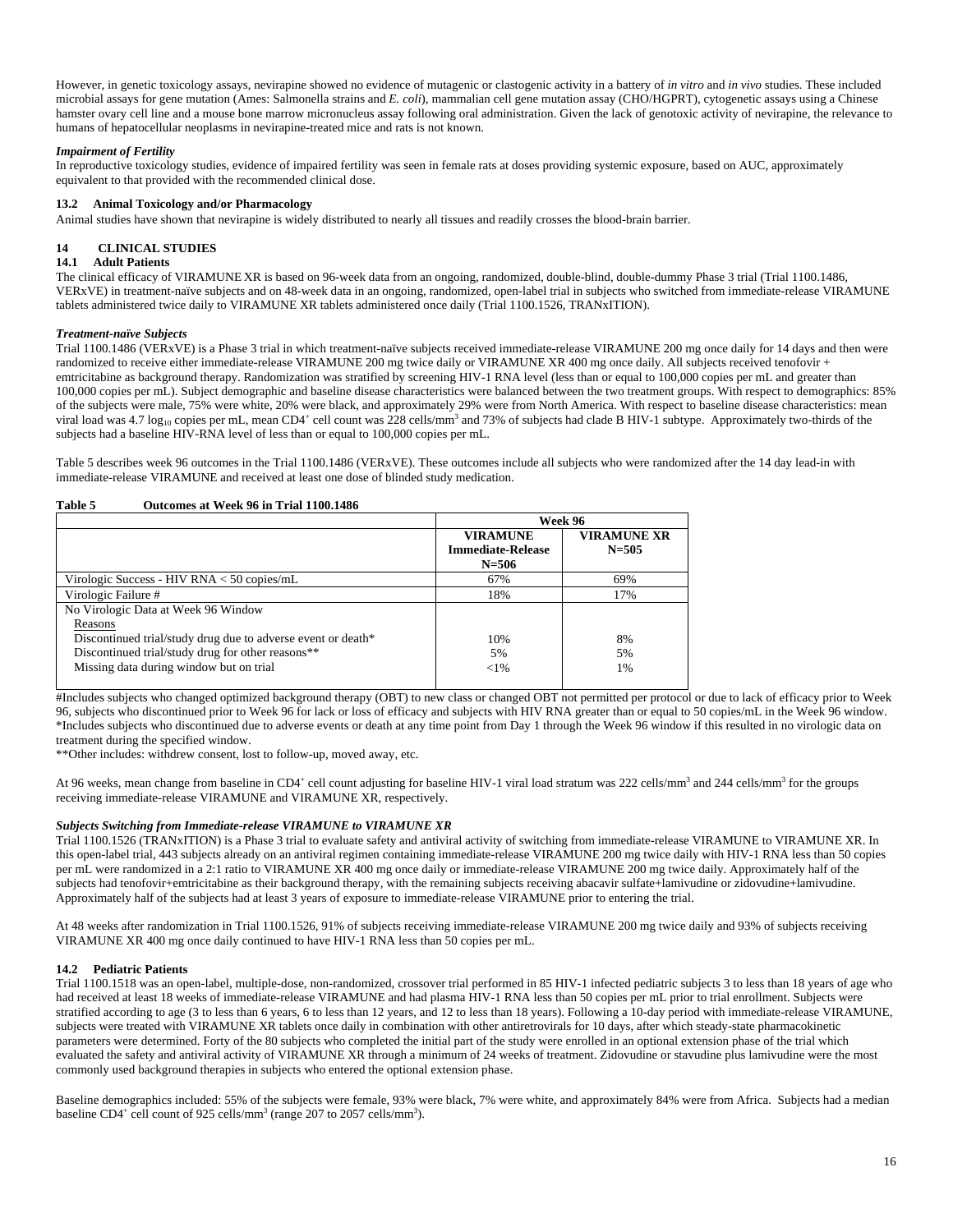Of the 40 subjects who entered the treatment extension phase, 39 completed at least 24 weeks of treatment and one subject discontinued prematurely due to an adverse reaction. After 24 weeks or more of treatment with VIRAMUNE XR, all 39 subjects continued to have plasma HIV-1 RNA less than 50 copies per mL. Median CD4<sup>+</sup> cell counts for the 3 to less than 6 year, 6 to less than 12 year, and 12 to less than 18 year age groups were 1113 cells/mm<sup>3</sup>, 853 cells/mm<sup>3</sup>, and 682 cells/mm<sup>3</sup>, respectively. These CD4<sup>+</sup> cell counts were similar to those observed at baseline.

#### **16 HOW SUPPLIED/STORAGE AND HANDLING**

VIRAMUNE XR tablets, 400 mg, are yellow, oval, biconvex tablets, debossed with "V04" on one side and the Boehringer Ingelheim symbol on the other side.

VIRAMUNE XR 400 mg tablets are supplied in bottles of 30 (NDC 0597-0123-30).

#### *Storage*

Store at 20°C to 25°C (68°F to 77°F); excursions permitted to 15°C to 30°C (59°F to 86°F) [see USP Controlled Room Temperature]. Store in a safe place out of the reach of children.

#### **17 PATIENT COUNSELING INFORMATION**

Advise the patient to read the FDA-approved patient labeling (Medication Guide).

#### Hepatotoxicity and Skin Reactions

Inform patients of the possibility of severe liver disease or skin reactions associated with nevirapine that may result in death. Instruct patients developing signs or symptoms of liver disease or severe skin reactions to discontinue nevirapine and seek medical attention immediately, including performance of laboratory monitoring. Symptoms of liver disease include fatigue, malaise, anorexia, nausea, jaundice, acholic stools, liver tenderness or hepatomegaly. Symptoms of severe skin or hypersensitivity reactions include rash accompanied by fever, general malaise, fatigue, muscle or joint aches, blisters, oral lesions, conjunctivitis, facial edema, and/or hepatitis.

Intensive clinical and laboratory monitoring, including liver enzymes, is essential during the first 18 weeks of therapy with nevirapine to detect potentially lifethreatening hepatotoxicity and skin reactions. However, liver disease can occur after this period; therefore, monitoring should continue at frequent intervals throughout nevirapine treatment. Extra vigilance is warranted during the first 6 weeks of therapy, which is the period of greatest risk of hepatic events. Advise patients with signs and symptoms of hepatitis to discontinue nevirapine and seek medical evaluation immediately. If nevirapine is discontinued due to hepatotoxicity, do not restart it. Patients, particularly women, with increased CD4<sup>+</sup> cell count at initiation of nevirapine therapy (greater than 250 cells/mm<sup>3</sup> in women and greater than 400 cells/mm<sup>3</sup> in men) are at substantially higher risk for development of symptomatic hepatic events, often associated with rash. Advise patients that co-infection with hepatitis B or C and/or increased transaminases at the start of therapy with nevirapine are associated with a greater risk of later symptomatic events (6 weeks or more after starting nevirapine) and asymptomatic increases in AST or ALT *[see Warnings and Precautions (5.1)]*.

The majority of rashes associated with nevirapine occur within the first 6 weeks of initiation of therapy. Instruct patients that if any rash occurs during the two-week lead-in period with immediate-release VIRAMUNE, do not initiate VIRAMUNE XR until the rash resolves. The total duration of the lead-in dosing period with immediate-release VIRAMUNE should not exceed 28 days, at which point an alternative regimen may need to be started. Any patient experiencing a rash should have their liver enzymes (AST, ALT) evaluated immediately. Patients with severe rash or hypersensitivity reactions should discontinue nevirapine immediately and consult a physician. Nevirapine should not be restarted following severe skin rash or hypersensitivity reaction. Women tend to be at higher risk for development of nevirapineassociated rash. For patients who interrupt VIRAMUNE XR dosing for more than 7 days and for whom restarting nevirapine therapy is not contraindicated, restart the recommended lead-in dosing with immediate-release VIRAMUNE using one 200 mg tablet daily (150 mg/m<sup>2</sup>/day in pediatric patients) for the first 14 days [see *Warnings and Precautions (5.2)]*.

### Administration and Missed Dosage

Inform patients to take VIRAMUNE XR every day as prescribed. Advise patients not to alter the dose without consulting their doctor. If a dose is missed, patients should take the next dose as soon as possible. However, if a dose is skipped, the patient should not double the next dose.

Inform patients that they may occasionally see soft remnants of VIRAMUNE XR in their stool, which sometimes resemble intact tablets. These occurrences have not been shown to affect drug levels or response.

Instruct patients to swallow VIRAMUNE XR tablets whole. They must not be chewed, crushed, or divided.

To avoid overdose, inform patients that they should never take immediate-release VIRAMUNE and extended-release VIRAMUNE XR concomitantly.

#### Drug Interactions

VIRAMUNE XR may interact with some drugs; therefore, advise patients to report to their doctor the use of any other prescription, non-prescription medication or herbal products, particularly St. John's wort *[see Warnings and Precautions (5.4) and Drug Interactions (7)]*.

#### Immune Reconstitution Syndrome

Advise patients to inform their healthcare provider immediately of any signs or symptoms of infection, as inflammation from previous infection may occur soon after combination antiretroviral therapy, including when VIRAMUNE XR is started *[see Warnings and Precautions (5.5)].*

#### Fat Redistribution

Inform patients that redistribution or accumulation of body fat may occur in patients receiving antiretroviral therapy and that the cause and long-term health effects of these conditions are not known at this time *[see Warnings and Precautions (5.6)]*.

#### Pregnancy Registry

Advise patients that there is a pregnancy registry that monitors pregnancy outcomes in women exposed to VIRAMUNE XR during pregnancy *[see Use in Specific Populations (8.1)].* 

#### Lactation

Instruct women with HIV-1 infection not to breastfeed because HIV-1 can be passed to the baby in the breast milk *[see Use in Specific Populations (8.2)]*.

## Infertility

Advise females of reproductive potential of the potential for impaired fertility from VIRAMUNE XR [see Use in Specific Populations (8.3) and Nonclinical Toxicology *(13.1)].*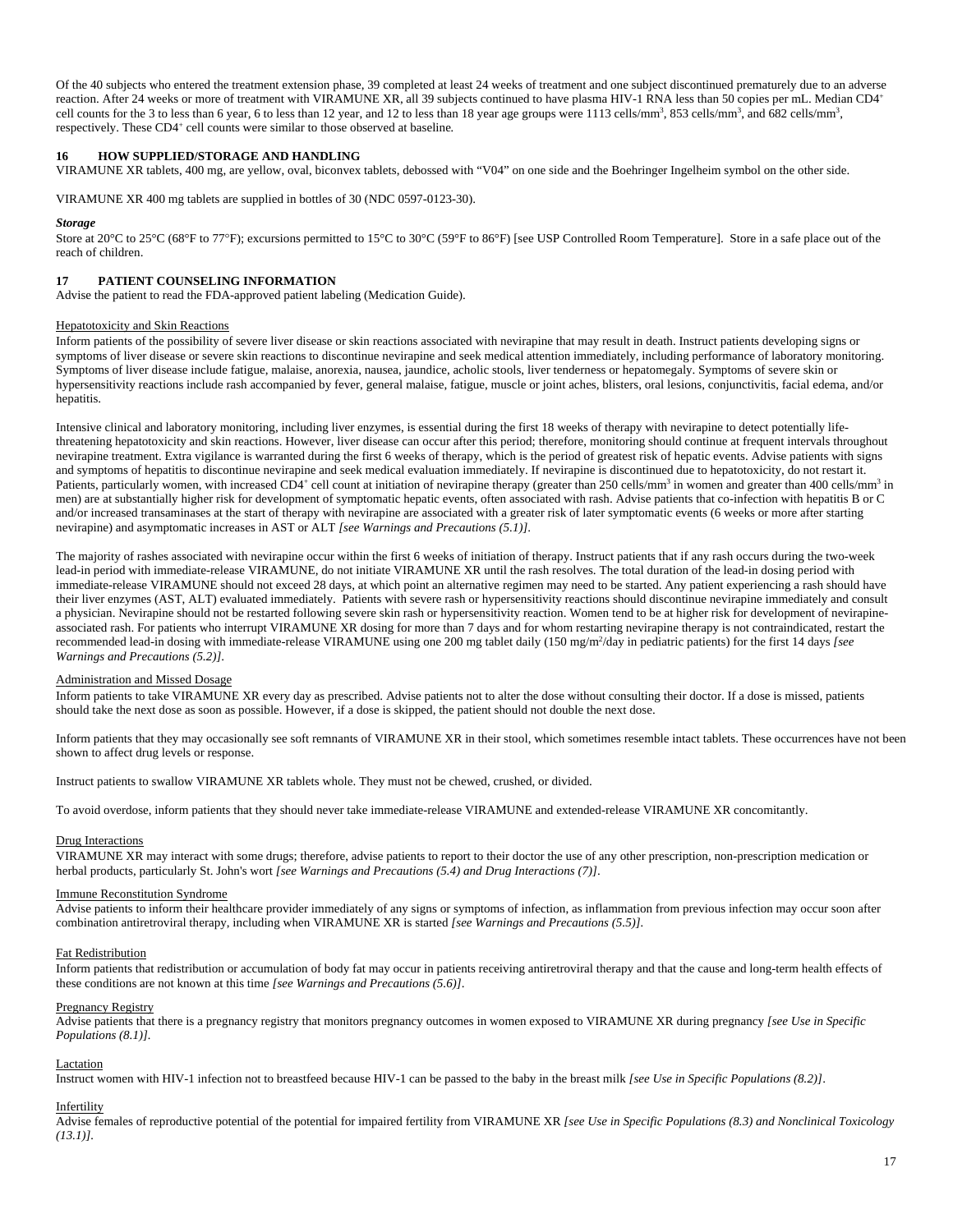Distributed by: Boehringer Ingelheim Pharmaceuticals, Inc. Ridgefield, CT 06877 USA

VIRAMUNE is a registered trademark of and used under license from Boehringer Ingelheim International GmbH.

The other brands listed are trademarks of their respective owners and are not trademarks of Boehringer Ingelheim Pharmaceuticals, Inc.

Copyright © 2022 Boehringer Ingelheim Pharmaceuticals, Inc. ALL RIGHTS RESERVED

COL10655AF212022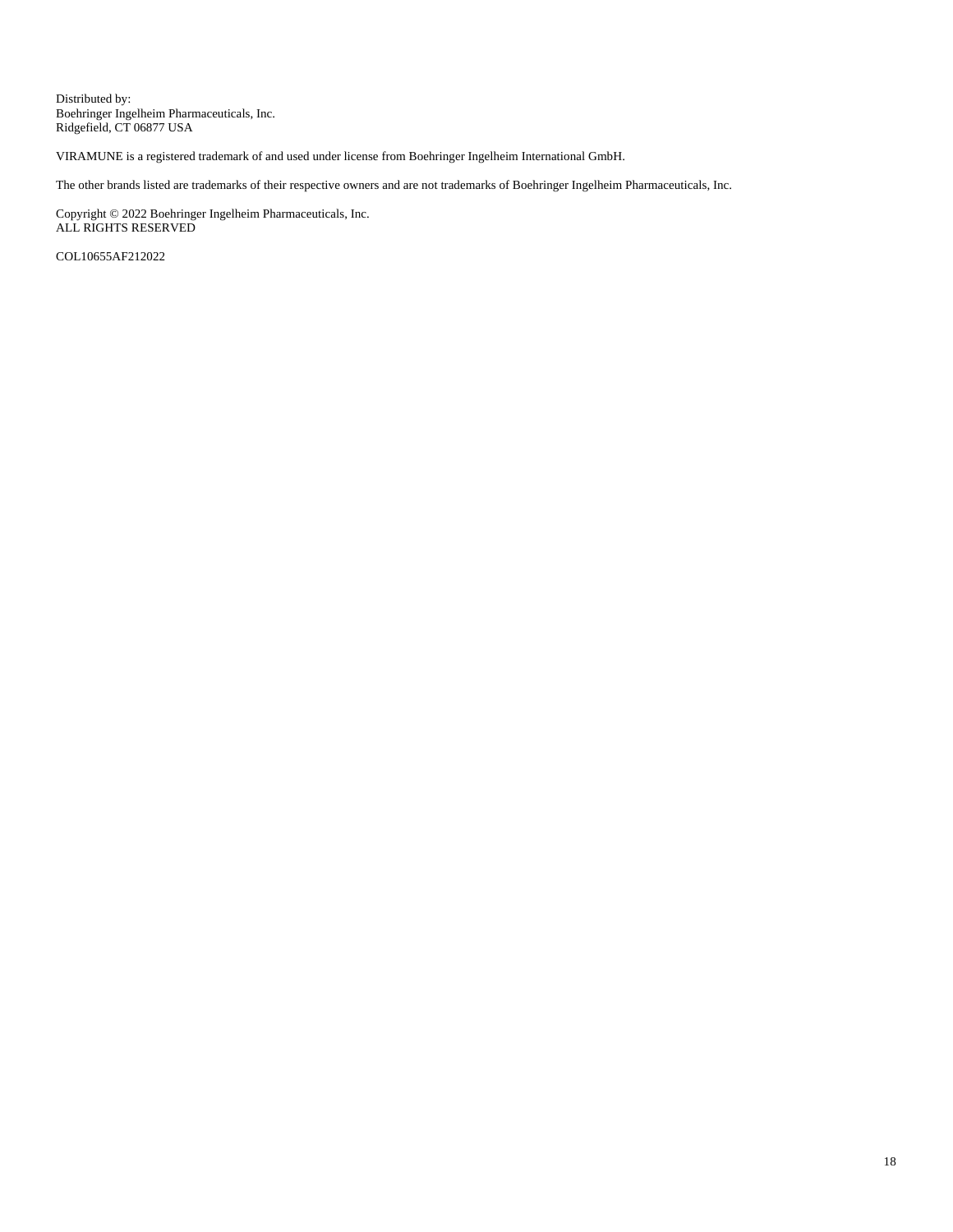# **MEDICATION GUIDE VIRAMUNE® (VIH-rah-mune) VIRAMUNE® (VIH-rah-mune) VIRAMUNE XR® (VIH-rah-mune) (nevirapine) (nevirapine) (nevirapine) oral suspension tablets extended-release tablets**

# **What is the most important information I should know about VIRAMUNE?**

**VIRAMUNE can cause severe liver and skin problems that may lead to death. These problems can happen at any time during treatment, but your risk is higher during the first 18 weeks of treatment.**

# **VIRAMUNE can cause serious side effects, including:**

- **Severe liver problems.** Some people taking VIRAMUNE may develop severe liver problems that can lead to liver failure and the need for a liver transplant, or death. If you have liver problems, you may get a rash.
	- o Women have a higher risk of developing liver problems during treatment with VIRAMUNE than men.
	- o People who have abnormal liver test results before starting VIRAMUNE and people with hepatitis B or C also have a greater risk of getting liver problems.

# People who have higher CD4<sup>+</sup> cell counts when they begin VIRAMUNE have a higher risk of liver problems, **especially:**

- $\circ$  Women with CD4<sup>+</sup> counts higher than 250 cells/mm<sup>3</sup>. This group has the highest risk.
- $\circ$  Men with CD4<sup>+</sup> counts higher than 400 cells/mm<sup>3</sup>.

# **Stop taking VIRAMUNE and call your doctor right away if you have any of the following symptoms of liver problems with or without a skin rash:**

- 
- light-colored bowel movements (stools) fever
- feeling sick to your stomach (nausea) **feel unwell or like you have the flu**
- pain or tenderness on your right side below your ribs  $\bullet$  tiredness
- loss of appetite
- dark (tea colored) urine  $\bullet$  yellowing of your skin or whites of your eyes
	-
	-
	-
- **Severe skin reactions and rash.** Some skin reactions and rashes may be severe, life-threatening, and in some people, may lead to death. Most severe skin reactions and rashes happen in the first 6 weeks of treatment with VIRAMUNE.
	- Women have a higher risk of developing a rash during treatment with VIRAMUNE than men.

# **Stop taking VIRAMUNE and call your doctor right away if you get a rash with any of the following symptoms:**

- 
- red or inflamed eyes, like "pink eye" (conjunctivitis)  $\bullet$  mouth sores
- swelling of your face swelling of your face  $\bullet$  fever
- feel unwell or like you have the flu state of the tiredness of the tiredness
- blisters **muscle or joint aches muscle or joint aches** 
	-
	-
	-
- Your doctor should do blood tests often to check your liver function and check for severe skin reactions during the first 18 weeks of treatment with VIRAMUNE. You should continue to see your doctor and have your liver checked regularly during your treatment with VIRAMUNE. It is important for you to keep all of your doctor appointments.
- **If your doctor tells you to stop treatment with VIRAMUNE because you have had any of the severe liver or skin symptoms listed above, you should never take VIRAMUNE again.**

# **See "What are the possible side effects of VIRAMUNE?" for more information about side effects.**

# **What is VIRAMUNE?**

VIRAMUNE tablets and VIRAMUNE oral solution are prescription HIV-1 medicines used with other HIV-1 medicines to treat HIV-1 (Human Immunodeficiency Virus 1) in adults and in children 15 days of age or older. HIV-1 is the virus that causes AIDS (Acquired Immune Deficiency Syndrome).

VIRAMUNE XR extended-release tablets is a prescription medicine used with other HIV-1 medicines to treat HIV-1 (Human Immunodeficiency Virus 1) in adults and in children 6 years of age or older based on the child's weight and height.

- If you are a woman with CD4+ counts higher than 250 cells/mm<sup>3</sup> or a man with CD4+ counts higher than 400 cells/mm<sup>3</sup>, you and your doctor will decide if starting VIRAMUNE is right for you.
- VIRAMUNE XR extended-release tablets are not recommended for use in children less than 6 years of age.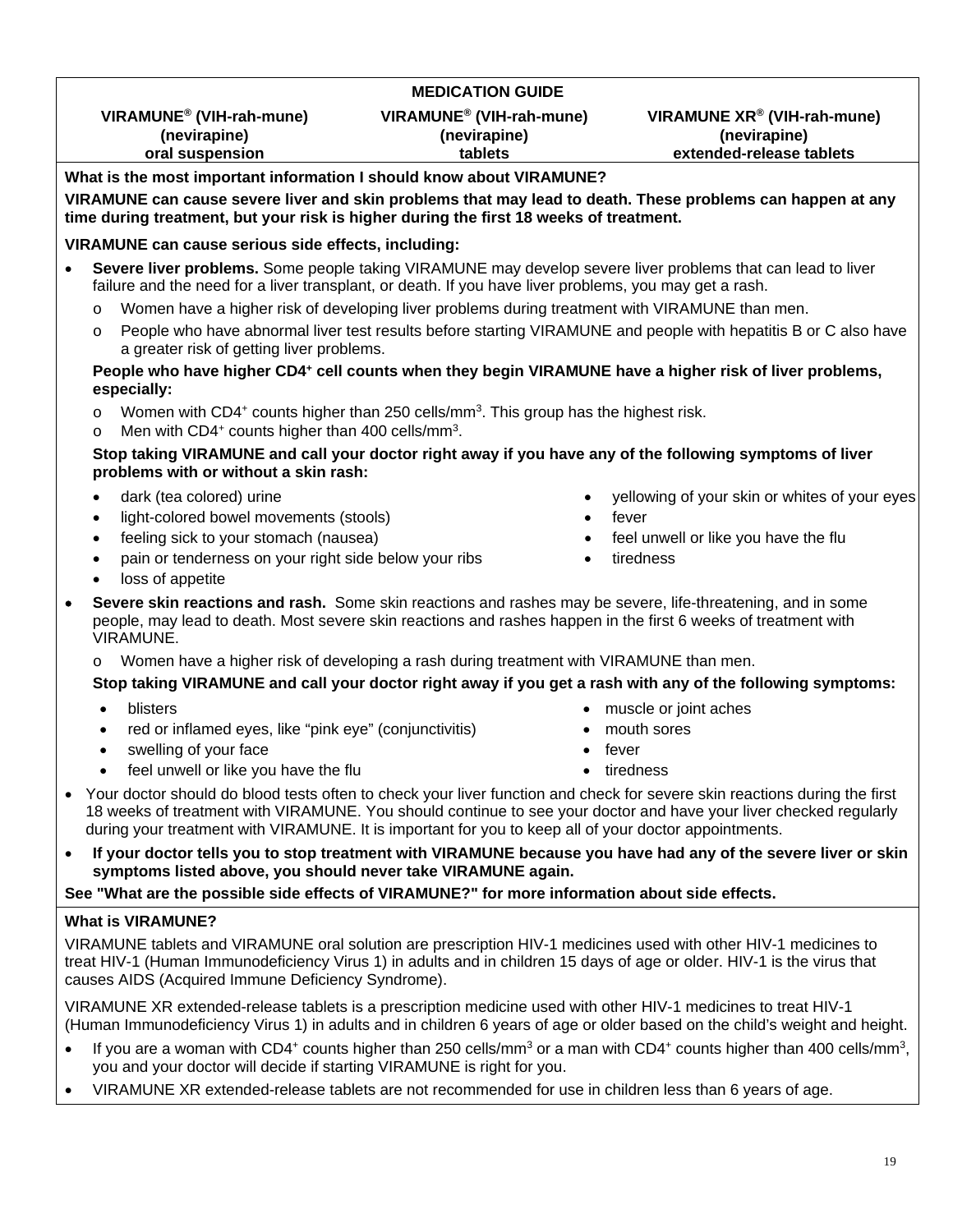# **Do not take VIRAMUNE:**

- if you have liver problems.
- as part of occupational and non-occupational post-exposure prophylaxis (PEP) regimens. VIRAMUNE is only for people diagnosed with HIV-1. If you have not been diagnosed as HIV positive, then do not take VIRAMUNE.

**Before taking VIRAMUNE, tell your doctor about all your or your child's medical conditions, including if you or your child:** 

- have or have had hepatitis (inflammation of your liver) or problems with your liver. See **"What is the most important information I should know about VIRAMUNE?"**
- receive dialysis
- have trouble swallowing pills
- are pregnant or plan to become pregnant. It is not known if VIRAMUNE will harm your unborn baby.  **Pregnancy Registry:** There is a pregnancy registry for women who take VIRAMUNE during pregnancy. The purpose of the registry is to collect information about the health of you and your baby. Talk to your doctor about how you can take part in this registry.
- are breastfeeding or plan to breastfeed. VIRAMUNE can pass into your breast milk and may harm your baby. You should not breastfeed if you have HIV-1 because of the risk of passing HIV-1 to your baby. Do not breastfeed during treatment with VIRAMUNE. Talk to your doctor about the best way to feed your baby.

**Tell your doctor about all the medicines you take,** including prescription and over-the-counter medicines, vitamins and herbal supplements. **Especially tell your doctor if you take St. John's wort.**

- Some medicines interact with VIRAMUNE. Keep a list of your medicines to show your doctor or pharmacist.
- You can ask your doctor or pharmacist for a list of medicines that interact with VIRAMUNE.
- **Do not start taking a new medicine without telling your doctor.** Your doctor can tell you if it is safe to take VIRAMUNE with other medicines.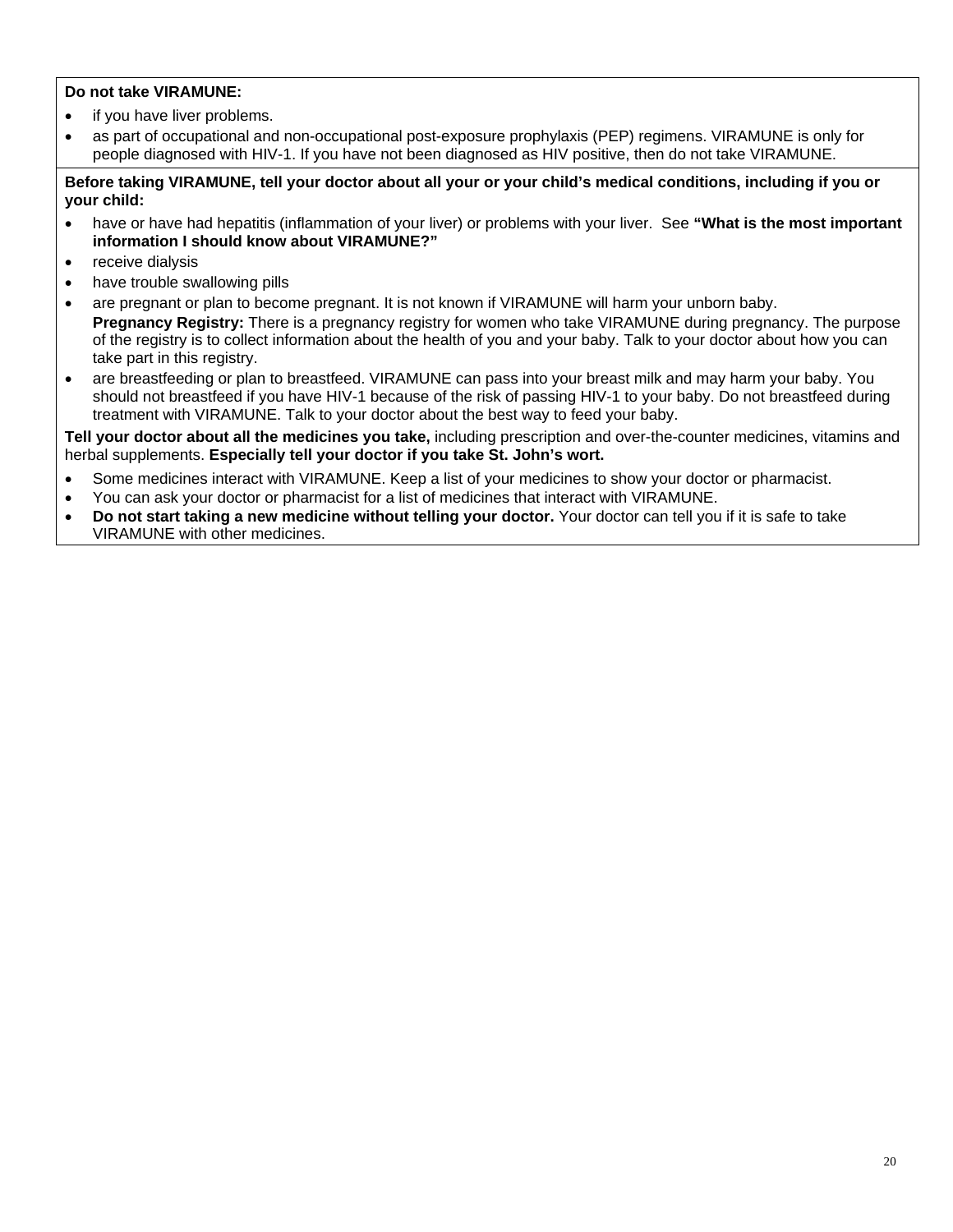**How should I take VIRAMUNE?** 

- **Take VIRAMUNE exactly as your doctor tells you to take it. Do not change your dose unless your doctor tells you to.**
- VIRAMUNE is always taken in combination with other antiretroviral medicines.
- VIRAMUNE comes in three different forms. Your doctor will prescribe the form of VIRAMUNE that is right for you.
	- o VIRAMUNE tablets
	- o VIRAMUNE oral suspension
	- o VIRAMUNE XR extended-release tablets
- You should not take more than one form of VIRAMUNE at the same time. Talk to your doctor if you have any questions.
- If your child is prescribed VIRAMUNE, your child's doctor will tell you exactly how VIRAMUNE should be taken.
- VIRAMUNE can be taken with or without food.
- Swallow VIRAMUNE XR extended-release tablets whole. Do not chew, crush, or divide VIRAMUNE XR extendedrelease tablets.
- Do not miss a dose of VIRAMUNE. If you miss a dose of VIRAMUNE, take the missed dose as soon as you remember. If it is almost time for your next dose, do not take the missed dose. You should take the next dose at your regular time. Do not take 2 doses at the same time.
- If you stop taking VIRAMUNE for more than 7 days, ask your doctor how much to take before you start taking it again. You may need to begin taking the VIRAMUNE starting dose again, which is taken 1 time each day for 14 days.

# **Starting VIRAMUNE tablets:**

- 1. Your doctor should start you with 1 dose each day to lower your chance of getting a serious rash. **It is important that you only take 1 dose of VIRAMUNE each day for the first 14 days.**
	- **Call your doctor right away if you get a skin rash during the first 14 days of VIRAMUNE treatment.**
	- **Do not increase your dose to 2 times a day if you have a rash.**
	- You should never take your starting dose for longer than 28 days. If after 28 days you are still receiving this starting dose because you have a rash, you and your doctor should talk about prescribing another HIV-1 medicine for you instead of VIRAMUNE.
- 2. Day 15, you will take 1 VIRAMUNE tablet 2 times a day.

## **Starting VIRAMUNE XR extended-release tablets when this is the first time you are taking any form of VIRAMUNE:**

- 1. Your doctor should start you with 1 dose of VIRAMUNE tablets or oral suspension each day to lower your risk of getting a serious rash. **It is important that you only take 1 dose of VIRAMUNE each day for the first 14 days.**
	- **Call your doctor right away if you get a skin rash during the first 14 days of VIRAMUNE treatment.**
	- You should never take your starting dose for longer than 28 days. If after 28 days you are still receiving this starting dose because you have a rash, you and your doctor should talk about prescribing another HIV-1 medicine for you instead of VIRAMUNE.
	- **Do not start VIRAMUNE XR extended-release tablets if you have a rash.**
- 2. Day 15, take VIRAMUNE XR extended-release tablets 1 time a day as prescribed by your doctor.

## **Switching from VIRAMUNE tablets or oral suspension to VIRAMUNE XR extended-release tablets:**

- Take VIRAMUNE XR extended-release tablets 1 time a day as prescribed by your doctor.
- You may sometimes pass a soft mass in your stools (bowel movement) that looks like your VIRAMUNE XR extended-release tablets. This will not affect the way your medicine works.

# **If you take VIRAMUNE oral suspension:**

- If you or your child takes VIRAMUNE oral suspension (liquid), shake it gently before each use. Use an oral dosing syringe or dosing cup to measure the right dose. The oral dosing syringe and dosing cup are not provided with VIRAMUNE oral suspension. Ask your pharmacist for a syringe or cup if you do not have one.
- After drinking the medicine, fill the dosing cup with water and drink it to make sure you get all the medicine.
- $\bullet$  If the dose is less than 1 teaspoon (5 mL), use the syringe instead of the dosing cup.